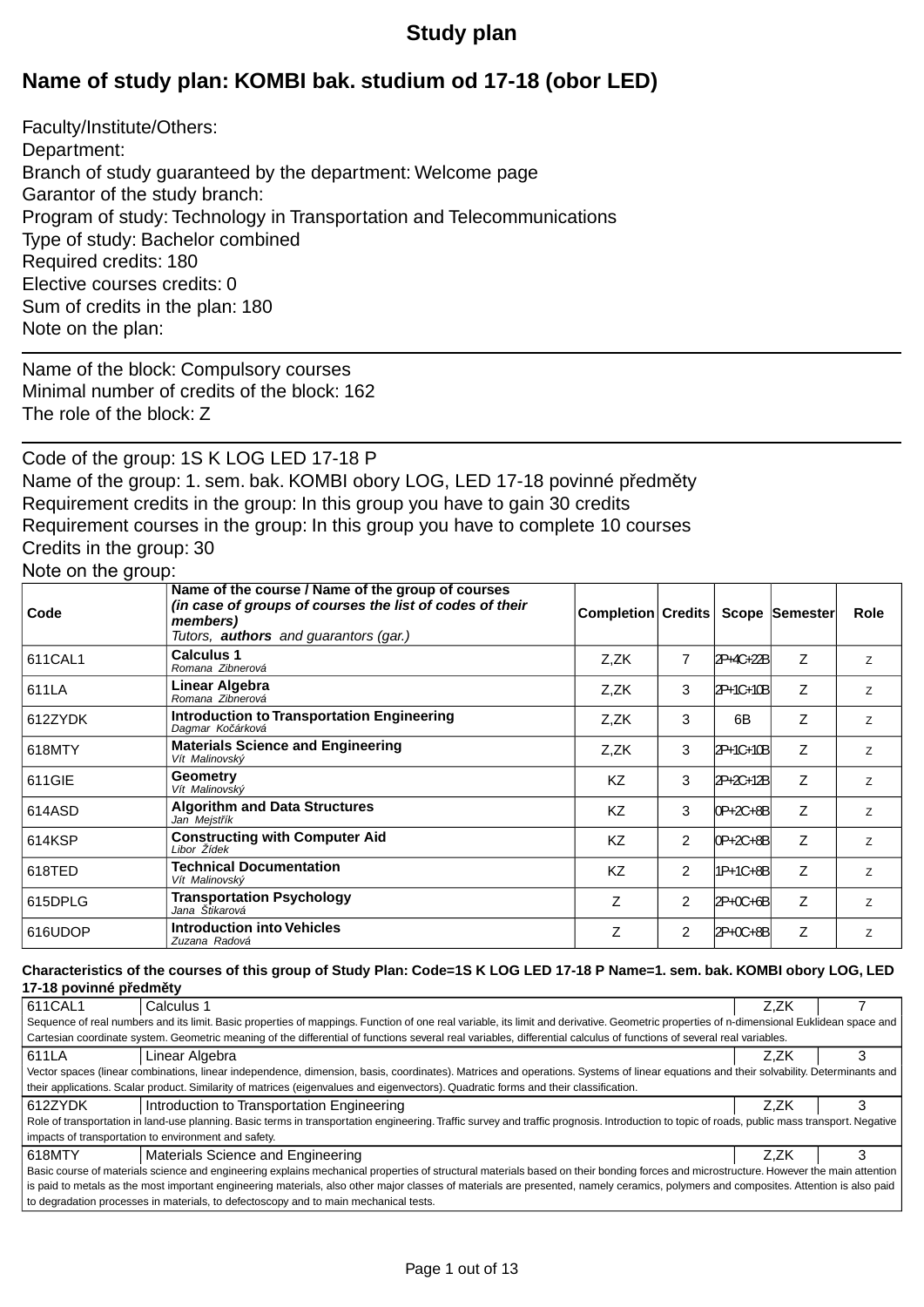| 611GIE                                                                                                                                                                                | Geometry                                                                                                                                                                                    | ΚZ | 3              |  |  |  |  |  |
|---------------------------------------------------------------------------------------------------------------------------------------------------------------------------------------|---------------------------------------------------------------------------------------------------------------------------------------------------------------------------------------------|----|----------------|--|--|--|--|--|
| Orthographic and oblique projections, linear perspective. Topographic surfaces and their orthogonal projection. Differential geometry of curves - parameterization, arc of the curve, |                                                                                                                                                                                             |    |                |  |  |  |  |  |
|                                                                                                                                                                                       | torsion and curvature, Frenet's trihedron. Kinematics - a curve as a trajectory of the motion, the velocity and acceleration of a particle moving on a curved path.                         |    |                |  |  |  |  |  |
| 614ASD                                                                                                                                                                                | 3<br>Algorithm and Data Structures<br>ΚZ                                                                                                                                                    |    |                |  |  |  |  |  |
|                                                                                                                                                                                       | Students will be familiarized with selected basic and derived data structures, algorithms, their properties and their design procedure. Students will analyze problems, propose theoretical |    |                |  |  |  |  |  |
|                                                                                                                                                                                       | solutions to the set task and the resulting algorithm write by means of flowcharts, practice in reading algorithms recorded by means of the flowchart and use the basics of Boolean         |    |                |  |  |  |  |  |
|                                                                                                                                                                                       | algebra with forming the conditions for the algorithms.                                                                                                                                     |    |                |  |  |  |  |  |
| 614KSP                                                                                                                                                                                | Constructing with Computer Aid                                                                                                                                                              | ΚZ | $\mathfrak{p}$ |  |  |  |  |  |
|                                                                                                                                                                                       | "CAD systems" term determination. CAD role in projecting system model. Existing CAD systems on Czech market. Project creation, basic common work rules in graphic applications              |    |                |  |  |  |  |  |
|                                                                                                                                                                                       | and CA systems. Co-ordinated systems, CAD environment skill (basics of constructing, dimensioning, modifications, user interfaces, projecting possibilites, AutoCAD environment             |    |                |  |  |  |  |  |
| profiles, drawings with raster foundaments).                                                                                                                                          |                                                                                                                                                                                             |    |                |  |  |  |  |  |
| 618TED                                                                                                                                                                                | <b>Technical Documentation</b>                                                                                                                                                              | ΚZ | 2              |  |  |  |  |  |
|                                                                                                                                                                                       | Technical standards, international standardization, technical drawings, representation of technical objects, technical diagrams and charts, dimensional and geometrical accuracy,           |    |                |  |  |  |  |  |
| arrangement of drawing sheets.                                                                                                                                                        |                                                                                                                                                                                             |    |                |  |  |  |  |  |
| 615DPLG                                                                                                                                                                               | <b>Transportation Psychology</b>                                                                                                                                                            |    | 2              |  |  |  |  |  |
|                                                                                                                                                                                       | Subject of psychology and its basic concepts. Information intake, decision-making and behaviour. Performance. Engineering psychology and vehicle construction. Psychological aspects        |    |                |  |  |  |  |  |
| of travel route and traffic conditions, accidents and traffic incidents. Selection and training of the staff. Work and leisure. Age as a factor in transport operation.               |                                                                                                                                                                                             |    |                |  |  |  |  |  |
| 616UDOP                                                                                                                                                                               | Introduction into Vehicles                                                                                                                                                                  |    | 2              |  |  |  |  |  |
|                                                                                                                                                                                       | Vehicles and transportation systems. Functionality and setup. Movement and drive principles. Engines and their characteristics. Rail, road, air and water transport. Alternative means      |    |                |  |  |  |  |  |
|                                                                                                                                                                                       | of transport. Lifting equipment and conveyors. Legislation.                                                                                                                                 |    |                |  |  |  |  |  |
|                                                                                                                                                                                       |                                                                                                                                                                                             |    |                |  |  |  |  |  |

# Code of the group: 2S K LOG LED 17-18 P Name of the group: 2. sem. bak. KOMBI obory LOG, LED 17-18 povinné p edm ty Requirement credits in the group: In this group you have to gain 30 credits Requirement courses in the group: In this group you have to complete 8 courses Credits in the group: 30 Note on the group:

| ັ<br>Code | Name of the course / Name of the group of courses<br>(in case of groups of courses the list of codes of their<br>members)<br>Tutors, <b>authors</b> and guarantors (gar.) | Completion Credits |                |            | Scope Semester | Role           |
|-----------|---------------------------------------------------------------------------------------------------------------------------------------------------------------------------|--------------------|----------------|------------|----------------|----------------|
| 611CAL2   | <b>Calculus 2</b><br>Romana Zibnerová                                                                                                                                     | Z.ZK               | 5              | 12P+3C+20B |                | Z              |
| 611STAT   | <b>Statistics</b><br>Pavel Provinský                                                                                                                                      | Z.ZK               | 4              | 2P+2C+12B  |                | Z              |
| 612ZTS    | <b>Railway Lines and Stations</b><br>Tomáš Javo ík, Ond ej Trešl                                                                                                          | Z,ZK               | 4              | 2P+2C+10B  |                | $\overline{z}$ |
| 618SAT    | <b>Structural Analysis</b><br>Radim Dvo ák, Ján Kopa ka, Tomáš Doktor, Jan Šleichrt                                                                                       | Z,ZK               | 4              | 2P+2C+14B  |                | Z              |
| 620SYSA   | <b>Systems Analysis</b><br>Petr Bureš, Ji í R ži ka                                                                                                                       | Z.ZK               | 5              | 2P+2C+14B  |                | $\overline{z}$ |
| 614PRG    | <b>Programming</b><br>Jan Mejst ík, Libor Žídek                                                                                                                           | K7                 | $\overline{2}$ | $OP+2C+8B$ |                | $\overline{z}$ |
| 617TEDK   | <b>Transport Technology and Logistics</b><br>Michal Drábek                                                                                                                | KZ                 | 4              | 12B        |                | Z              |
| 621ZALD   | <b>Basics of Air Transport</b><br>Jakub Hospodka                                                                                                                          | KZ                 | $\mathcal{P}$  | $OP+2C+8B$ |                | $\overline{z}$ |

#### **Characteristics of the courses of this group of Study Plan: Code=2S K LOG LED 17-18 P Name=2. sem. bak. KOMBI obory LOG, LED 17-18 povinné p edm ty**

| 611 CAL 2<br>Calculus 2                                                                                                                                                                           | Z,ZK | 5 |  |  |  |  |  |
|---------------------------------------------------------------------------------------------------------------------------------------------------------------------------------------------------|------|---|--|--|--|--|--|
| Antiderivative, Newtonian integral, Riemannian integral of the function of one variable, improper Riemannian integral, Riemannian integral in Rn. Parametric description of regular               |      |   |  |  |  |  |  |
| k-dimensional surfaces in Rn, Riemannian integral over regular surfaces. Line and surface integrals of the second type, Stokes theorems, ordinary differential equations of the first             |      |   |  |  |  |  |  |
| order, linear differential equations with constant coefficients and its systems.                                                                                                                  |      |   |  |  |  |  |  |
| 611STAT<br><b>Statistics</b>                                                                                                                                                                      | Z.ZK | 4 |  |  |  |  |  |
| Definition of probability, random variable and its description, known distributions, random vector, function of random variable. Methods of point estimation. Testing of statistical hypothesis.  |      |   |  |  |  |  |  |
| Regression and correlation, linear regression, correlation coefficient, coefficient of determination, the general linear model, statistical inference in linear regression, analysis of variance, |      |   |  |  |  |  |  |
| multiple regression, the use of matrices in regression.                                                                                                                                           |      |   |  |  |  |  |  |
| 612ZTS <br><b>Railway Lines and Stations</b>                                                                                                                                                      | Z.ZK |   |  |  |  |  |  |
| Rail transport. Railway track geometry parameters. Route layout of railway lines. Railway line construction - railway substructure and superstructure. Spatial layout of railway lines.           |      |   |  |  |  |  |  |
| Railway control systems in relation to infrastructure. Operating and carriage points. Railway lines net and category. Traction in rail transport.                                                 |      |   |  |  |  |  |  |
| 618SAT<br><b>Structural Analysis</b>                                                                                                                                                              | Z.ZK |   |  |  |  |  |  |
| General system of forces in plane and space. Calculation of reactions of bodies and structures. Assessment of internal forces on statically determinate beams and simple girders.                 |      |   |  |  |  |  |  |
| Principle of virtual work. Kinematic method for calculation of reactions of statically determinate systems. Determination of axial forces in truss constructions. Cross-sectional characteristics |      |   |  |  |  |  |  |
| of planar shapes. Fiber polygons and chains.                                                                                                                                                      |      |   |  |  |  |  |  |
| 620SYSA<br><b>Systems Analysis</b>                                                                                                                                                                | Z.ZK | 5 |  |  |  |  |  |
| Introduction to system sciences, system viewpoint, terminology, typical system analysis tasks, system identification, system interface and interface tasks, processes, system behaviour           |      |   |  |  |  |  |  |
| and its analysis, strong functions and processes, genetic code, system identity, system architecture. Tools for system analysis - Petri nets, decision tables, algorithms for structural          |      |   |  |  |  |  |  |
| tasks. Soft and hard systems, methods for soft system analysis.                                                                                                                                   |      |   |  |  |  |  |  |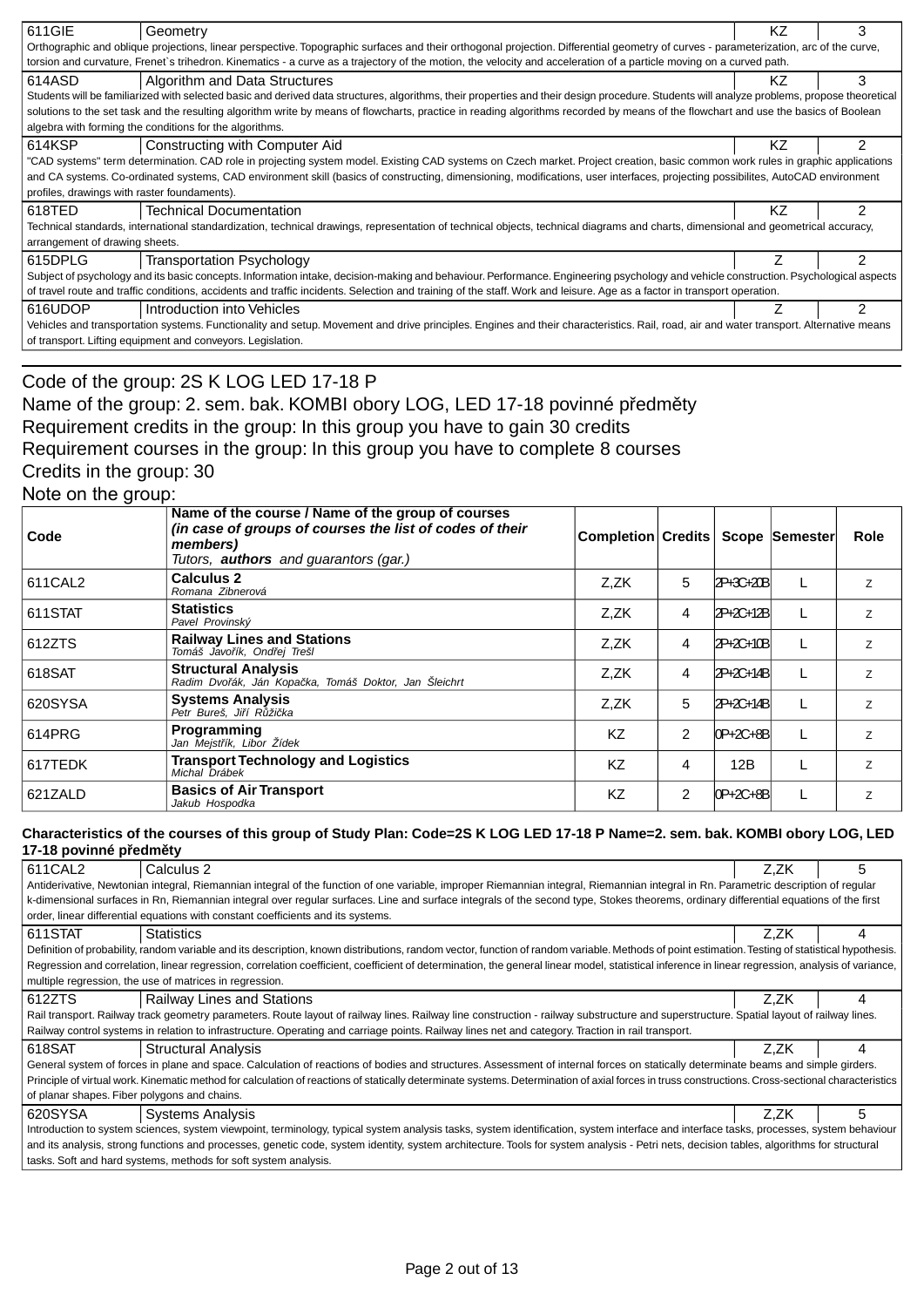| 614PRG                                                                                                                                                                                          | Programming                                                                                                                                                                                   | ΚZ |  |  |  |  |  |
|-------------------------------------------------------------------------------------------------------------------------------------------------------------------------------------------------|-----------------------------------------------------------------------------------------------------------------------------------------------------------------------------------------------|----|--|--|--|--|--|
|                                                                                                                                                                                                 | Algorithm development, methods of structured programming, high-level programming languages, basics of C programming languages (types, variables, conditions, cycles, arrays,                  |    |  |  |  |  |  |
| functions), programming techniques, complexity.                                                                                                                                                 |                                                                                                                                                                                               |    |  |  |  |  |  |
| 617TEDK                                                                                                                                                                                         | Transport Technology and Logistics                                                                                                                                                            | ΚZ |  |  |  |  |  |
|                                                                                                                                                                                                 | Basic terms in transport technology and logistics, particular steps of transport planning, line planning, timetabling, planning in pasanger and freight transport, organisation of traffic in |    |  |  |  |  |  |
|                                                                                                                                                                                                 | each transport modus, technologic factors of the side of operator and client, organisation of city transport, logistic technologies and their aplication using various transport modus.       |    |  |  |  |  |  |
| 621ZALD                                                                                                                                                                                         | Basics of Air Transport                                                                                                                                                                       | K7 |  |  |  |  |  |
| History, definitions, terminology, basic rules. VFR/IFR. Basics of aerodynamics. Propulsion of aircraft. Aircraft design. Basics of navigation, radio navigation. Weight, balance, performance. |                                                                                                                                                                                               |    |  |  |  |  |  |
| Flight planning, optimization of speed and heights, minimum fuel. Limitations of operation, maintenance, service life of aircraft. Traffic management, ground handling, security. Air crew.     |                                                                                                                                                                                               |    |  |  |  |  |  |

Airlines and economics. Space technologies.

### Code of the group: 3S K LOG LED 18-19 P Name of the group: 3. sem. bak. KOMBI obory LOG,LED 18-19 povinné p edm ty Requirement credits in the group: In this group you have to gain 30 credits Requirement courses in the group: In this group you have to complete 8 courses Credits in the group: 30 Note on the group:

| Code    | Name of the course / Name of the group of courses<br>(in case of groups of courses the list of codes of their<br>members)<br>Tutors, <b>authors</b> and guarantors (gar.) | Completion Credits   Scope  Semester |                |                  |   | Role           |
|---------|---------------------------------------------------------------------------------------------------------------------------------------------------------------------------|--------------------------------------|----------------|------------------|---|----------------|
| 611FYZ  | <b>Physics</b><br>Kurt Fišer                                                                                                                                              | Z,ZK                                 | 5              | 2P+2C+18B        | Z | Z              |
| 612MDE  | <b>Transport Models and Transport Excesses</b><br>Aneta Matysková, Josef Kocourek, Tomáš Pad lek                                                                          | Z.ZK                                 | 3              | 2P+1C+8B         | Z | 7              |
| 617TGA  | <b>Graph Theory and its Applications in Transport</b><br>Josef Volek                                                                                                      | Z.ZK                                 | 4              | 2P+2C+12B        | Ζ | $\overline{z}$ |
| 618PZP  | <b>Elasticity and Strength</b><br>Tomáš Doktor, Jan Šleichrt, Petr Koudelka                                                                                               | Z.ZK                                 | 3              | <b>2P+1C+10B</b> | Z | Z              |
| 620UITS | Introduction to Intelligent Transport Systems<br>Vladimír Faltus                                                                                                          | Z.ZK                                 | 7              | 3P+2C+20B        | Ζ | $\overline{z}$ |
| 612PPOK | Designing Roads, Highways and Motorways<br>arský, Petr Kumpošt, Vojt ch Niž anský<br>Ji í                                                                                 | KZ                                   | 3              | 1P+2C+10B        | Ζ | $\overline{z}$ |
| 614DATS | <b>Database Systems</b><br>Ond ej Smíšek                                                                                                                                  | <b>KZ</b>                            | $\overline{2}$ | 11P+1C+10B       | Z | $\overline{z}$ |
| 615JZ1A | Foreign Language - English 1<br>V ra Pastorková                                                                                                                           | Ζ                                    | 3              | 0P+4C+10B        | Z | Ζ              |

#### **Characteristics of the courses of this group of Study Plan: Code=3S K LOG LED 18-19 P Name=3. sem. bak. KOMBI obory LOG,LED 18-19 povinné p edm ty**

| 611FYZ                                                                                                                                                                                   | Physics                                                                                                                                                                                     | Z.ZK | 5 |  |  |  |  |
|------------------------------------------------------------------------------------------------------------------------------------------------------------------------------------------|---------------------------------------------------------------------------------------------------------------------------------------------------------------------------------------------|------|---|--|--|--|--|
| Kinematics, particle dynamics, dynamics of particle systems and rigid body. Continuum mechanics, thermodynamics.                                                                         |                                                                                                                                                                                             |      |   |  |  |  |  |
| 612MDE                                                                                                                                                                                   | <b>Transport Models and Transport Excesses</b>                                                                                                                                              | Z.ZK | 3 |  |  |  |  |
|                                                                                                                                                                                          | Parameters of the traffic flow and methods for their measurement. Models of the traffic flow, communications load, line and urban systems. Theory of queues, shock waves. Quality of        |      |   |  |  |  |  |
|                                                                                                                                                                                          | transport and its assessment. Statistical characteristics of transport. Transport excesses, their analysis, the causes, identify and minimize the consequences. Improving of transport      |      |   |  |  |  |  |
| safety and fluency.                                                                                                                                                                      |                                                                                                                                                                                             |      |   |  |  |  |  |
| 617TGA                                                                                                                                                                                   | Graph Theory and its Applications in Transport                                                                                                                                              | Z.ZK | 4 |  |  |  |  |
|                                                                                                                                                                                          | Basic terms of graph theory, paths in graphs, flows in networks, location problems, design problems on graphs, optimum routing, use of graphs in other scientific disciplines.              |      |   |  |  |  |  |
| 618PZP                                                                                                                                                                                   | <b>Elasticity and Strength</b>                                                                                                                                                              | Z.ZK | 3 |  |  |  |  |
|                                                                                                                                                                                          | Tension and compression. Bending of beam. Shear stress during bending of beam. Design and analysis of cross section of beam. Design of riveted, bolted and welded joint of structure.       |      |   |  |  |  |  |
|                                                                                                                                                                                          | Analysis of deflection curve of beam. Torsion of circle cross section. Combined loading. Stability of compressed bar and buckling. Beam on elastic foundation. Strength analysis.           |      |   |  |  |  |  |
| 620UITS                                                                                                                                                                                  | Introduction to Intelligent Transport Systems                                                                                                                                               | Z.ZK |   |  |  |  |  |
|                                                                                                                                                                                          | Terminology and legislative framework telematics systems and their architecture. Telematics systems in practice and their operation. Fundamentals of information and telecommunication      |      |   |  |  |  |  |
|                                                                                                                                                                                          | systems for ITS. Principles and technical support measurement of traffic data, localization and navigation. Practical work with traffic data. Real examples of possible applications of the |      |   |  |  |  |  |
| principles of ITS.                                                                                                                                                                       |                                                                                                                                                                                             |      |   |  |  |  |  |
| 612PPOK                                                                                                                                                                                  | Designing Roads, Highways and Motorways                                                                                                                                                     | ΚZ   | 3 |  |  |  |  |
|                                                                                                                                                                                          | Definition, types, ownership, maintenance, management and categorization of roads and highways. Curve and transition curve. Sinuosity and standard speed. Route in rural areas.             |      |   |  |  |  |  |
|                                                                                                                                                                                          | Range of vision for stopping and overtaking. Road body - shapes and proportions, bottom and superstructure. Drainage and components of roads. Safety device. Crossings, junctions,          |      |   |  |  |  |  |
| intersections.                                                                                                                                                                           |                                                                                                                                                                                             |      |   |  |  |  |  |
| 614DATS                                                                                                                                                                                  | Database Systems                                                                                                                                                                            | K7   | 2 |  |  |  |  |
|                                                                                                                                                                                          | Basic concepts of database systems, conceptual model, relational data model, the principles of normal forms, relational database design, security and integrity of data, database           |      |   |  |  |  |  |
| queries, relational algebra, SQL language, client / server, multilayer architectures, distributed database systems. Access to data via the WWW.                                          |                                                                                                                                                                                             |      |   |  |  |  |  |
| 615JZ1A                                                                                                                                                                                  | Foreign Language - English 1                                                                                                                                                                |      | 3 |  |  |  |  |
| Grammatical structures and style. Selection of conversation topics relating to transportation sciences. Extending vocabulary, developing perceptive and communicative skills. Elementary |                                                                                                                                                                                             |      |   |  |  |  |  |
|                                                                                                                                                                                          | stylistics forms. Oral and written presentation of original research. Academic text principles and reading comprehension. Principles of rhetoric.                                           |      |   |  |  |  |  |
|                                                                                                                                                                                          |                                                                                                                                                                                             |      |   |  |  |  |  |

Code of the group: 4S K LED 18-19 P

Name of the group: 4. sem. bak. KOMBI obor LED 18-19 povinné p edm ty Requirement credits in the group: In this group you have to gain 26 credits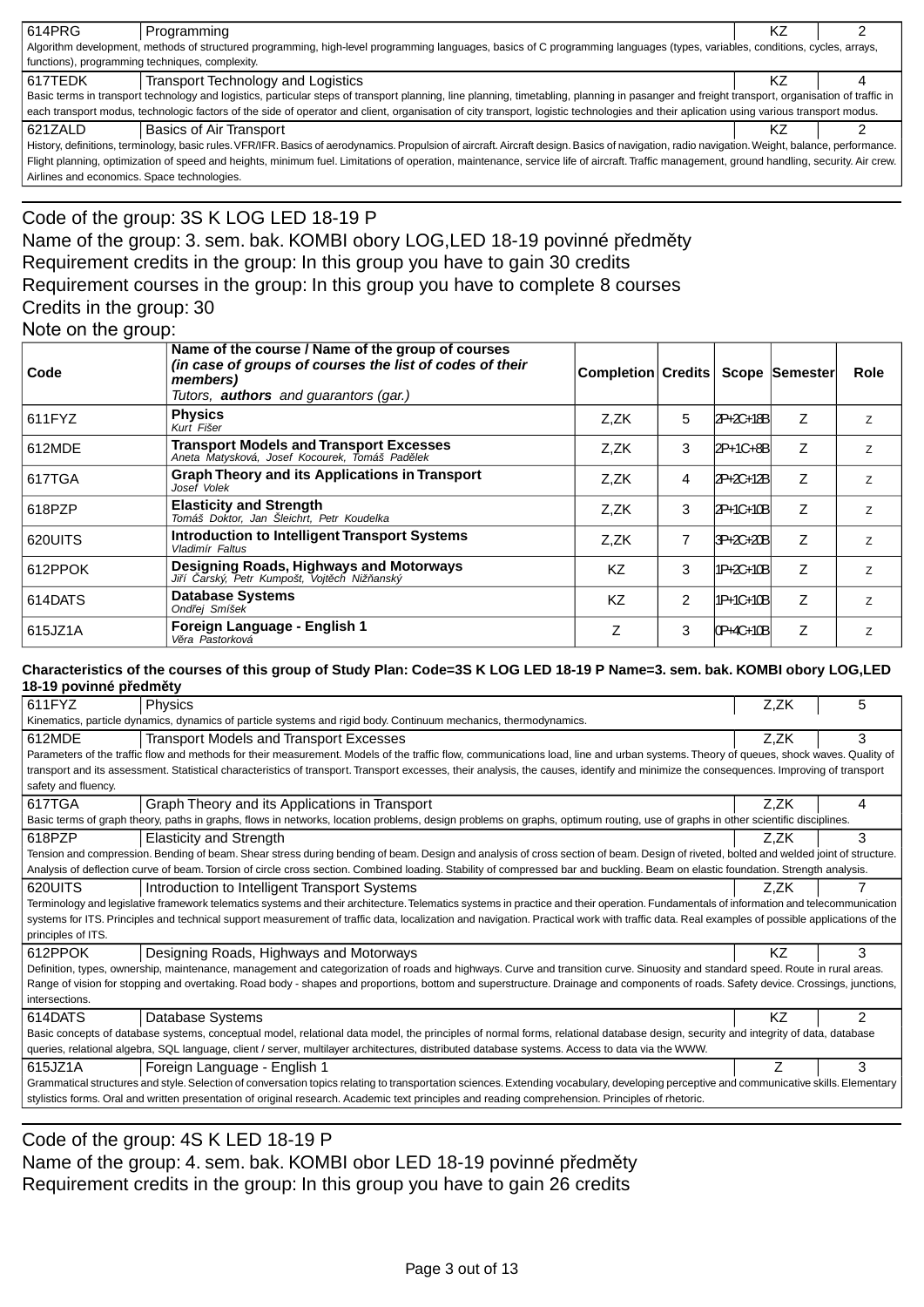### Requirement courses in the group: In this group you have to complete 8 courses Credits in the group: 26 Note on the group:

| ັ       |                                                                                                                                                                           |                                     |                |             |                |
|---------|---------------------------------------------------------------------------------------------------------------------------------------------------------------------------|-------------------------------------|----------------|-------------|----------------|
| Code    | Name of the course / Name of the group of courses<br>(in case of groups of courses the list of codes of their<br>members)<br>Tutors, <b>authors</b> and guarantors (gar.) | Completion Credits   Scope Semester |                |             | <b>Role</b>    |
| 611MSP  | <b>Modeling of Systems and Processes</b><br>Marek Honc                                                                                                                    | Z.ZK                                | 4              | 2P+2C+12B   | Z              |
| 621LTN  | <b>Air Navigation</b><br>Radoslav Zozu ák, Ladislav Keller                                                                                                                | Z.ZK                                | 2              | 2P+1C+12B   | Z              |
| 621LTTE | <b>Aerodromes</b><br>Petr Líka, Sébastien Lán                                                                                                                             | Z,ZK                                | 4              | 2P+1C+12B   | $\overline{z}$ |
| 621ZYL1 | <b>Principles of Flight 1</b><br>Jakub Hospodka                                                                                                                           | Z.ZK                                | 5              | $2P+2C+16B$ | Z              |
| 621LL1  | Aircraft 1<br>Ladislav Keller, Karel Mündel                                                                                                                               | KZ                                  | 3              | 2P+1C+10B   | Z              |
| 621MRG  | <b>Meteorology</b><br>Iveta Kameníková                                                                                                                                    | KZ                                  | 3              | 1P+1C+10Bl  | Z              |
| 621ULCT | <b>Aircraft Maintenance</b><br>Ond ej Vítovec                                                                                                                             | Z                                   | $\overline{2}$ | 2P+0C+8B    | Z              |
| 615JZ2A | Foreign Language - English 2<br>V ra Pastorková                                                                                                                           | Z.ZK                                | 3              | IOP+4C+10BI | Ζ              |

#### **Characteristics of the courses of this group of Study Plan: Code=4S K LED 18-19 P Name=4. sem. bak. KOMBI obor LED 18-19 povinné p edm ty**

| ----- -                                                                                                                                                                                   |                                                                                                                                                                                                       |      |                |  |  |  |  |
|-------------------------------------------------------------------------------------------------------------------------------------------------------------------------------------------|-------------------------------------------------------------------------------------------------------------------------------------------------------------------------------------------------------|------|----------------|--|--|--|--|
| 611MSP                                                                                                                                                                                    | Modeling of Systems and Processes                                                                                                                                                                     | Z,ZK | 4              |  |  |  |  |
| Mathematical methods and algorithms as a basis for system analysis. Methods for modelling and evaluating the systems in continuous and discrete time domain. Laplace transform,           |                                                                                                                                                                                                       |      |                |  |  |  |  |
| z-transform, and the recursive algorithms in solution of differential and difference equations, as an instrument for system description. Practical use of technical computing environment |                                                                                                                                                                                                       |      |                |  |  |  |  |
| (MATLAB).                                                                                                                                                                                 |                                                                                                                                                                                                       |      |                |  |  |  |  |
| 621LTN                                                                                                                                                                                    | Air Navigation                                                                                                                                                                                        | Z,ZK | $\overline{2}$ |  |  |  |  |
| Earth - its shape, parameters and properties. Aeronautical charts and their use. Measuring time. Dead reckoning. Radionavigation aids. Global navigation satellite systems. Air traffic   |                                                                                                                                                                                                       |      |                |  |  |  |  |
| services routes and their design.                                                                                                                                                         |                                                                                                                                                                                                       |      |                |  |  |  |  |
| 621LTTE                                                                                                                                                                                   | Aerodromes                                                                                                                                                                                            | Z.ZK | 4              |  |  |  |  |
|                                                                                                                                                                                           | Aerodrome reference point and temperature, TORA, TODA, ASDA, LDA. Taxiway and apron. Clearway. Stopway. Obstacle limitation surfaces. Runway marking. Runway zone lights.                             |      |                |  |  |  |  |
| Environmental conditions. Public traffic.                                                                                                                                                 |                                                                                                                                                                                                       |      |                |  |  |  |  |
| 621ZYL1                                                                                                                                                                                   | Principles of Flight 1                                                                                                                                                                                | Z,ZK | 5              |  |  |  |  |
|                                                                                                                                                                                           | Aerodynamic drag, relation between drag and speed, streamline, boundary layer, formula of continuity, formula of Bernoulli, lift and drag, air flow and pressures around wing, angle of               |      |                |  |  |  |  |
|                                                                                                                                                                                           | attack, reactions of wing in air flow, lift and drag of a wing and an aircraft, coefficient of lift and drag, critical angle of attack, wing with final span, induced drag, interference, devices for |      |                |  |  |  |  |
| lift and drag increase.                                                                                                                                                                   |                                                                                                                                                                                                       |      |                |  |  |  |  |
|                                                                                                                                                                                           |                                                                                                                                                                                                       |      |                |  |  |  |  |
| 621LL1                                                                                                                                                                                    | Aircraft 1                                                                                                                                                                                            | KZ   | 3              |  |  |  |  |
|                                                                                                                                                                                           | Aircraft structural and conceptual design types - definitions and basic knowledge of the problem. Development of requirements, aircraft definitions and categorisation. Aircraft loadings.            |      |                |  |  |  |  |
|                                                                                                                                                                                           | Systems of primary and secondary airframe structure. Airframe and propulsion unit. Lectures are devoted to aeroplane topics.                                                                          |      |                |  |  |  |  |
| 621MRG                                                                                                                                                                                    | Meteorology                                                                                                                                                                                           | ΚZ   | 3              |  |  |  |  |
|                                                                                                                                                                                           | Structure of atmosphere. Vertical stratification. Pressures QNH, QFE, QFF, QME. Instability. Atmospherical fronts. Atmospherical rainfall, origin fission. Turbulence. Powers causing                 |      |                |  |  |  |  |
|                                                                                                                                                                                           | wind. Cyclone and anticyclone. Gradient wind. Geostrofical and geocyklostrofical wind. Visibilities in air transport. Dangerous meteorological aspects. Meteorological maps. Climatology.             |      |                |  |  |  |  |
|                                                                                                                                                                                           | Circulation. Intertropical front. Meteorological informations.                                                                                                                                        |      |                |  |  |  |  |
| 621ULCT                                                                                                                                                                                   | Aircraft Maintenance                                                                                                                                                                                  |      | $\mathfrak{p}$ |  |  |  |  |
|                                                                                                                                                                                           | Aircraft operations and technical operations. Maintenance and work processes. Defects search methods, status check diagnostic tools. Selection and qualification of aviation personnel.               |      |                |  |  |  |  |
|                                                                                                                                                                                           | Basic documentation for maintenance. Optimization of time maintenance intervals. Regulation no. 1321/2014 Part 145. Human factors of aircraft maintenance. Regulation of director                     |      |                |  |  |  |  |
|                                                                                                                                                                                           | EASA for aircraft maintenance. Seminars will be focused on practical application.                                                                                                                     |      |                |  |  |  |  |
| 615JZ2A                                                                                                                                                                                   | Foreign Language - English 2                                                                                                                                                                          | Z.ZK | 3              |  |  |  |  |
|                                                                                                                                                                                           | Grammatical structures and style. Selection of conversation topics relating to transportation sciences. Extending vocabulary, developing perceptive and communicative skills. Elementary              |      |                |  |  |  |  |
|                                                                                                                                                                                           | stylistics forms. Oral and written presentation of original research. Academic text principles and reading comprehension. Principles of rhetoric.                                                     |      |                |  |  |  |  |

# Code of the group: 5S K LED 19-20 P

Name of the group: 5. sem. bak. KOMBI obor LED 19-20 povinné p edm ty Requirement credits in the group: In this group you have to gain 23 credits Requirement courses in the group: In this group you have to complete 7 courses Credits in the group: 23

Note on the group:

| Code   | Name of the course / Name of the group of courses<br>(in case of groups of courses the list of codes of their<br>members)<br>Tutors, <b>authors</b> and guarantors (gar.) | Completion Credits   Scope  Semester |           | Role |
|--------|---------------------------------------------------------------------------------------------------------------------------------------------------------------------------|--------------------------------------|-----------|------|
| 621LCM | <b>Aircraft Engines</b><br>Jakub Hospodka, Daniel Hanus                                                                                                                   | Z.ZK                                 | 2P+1C+12B |      |
| 621LGP | <b>Legislation and Operational Regulations</b><br>Jakub Hospodka                                                                                                          | Z.ZK                                 | 2P+2C+14B |      |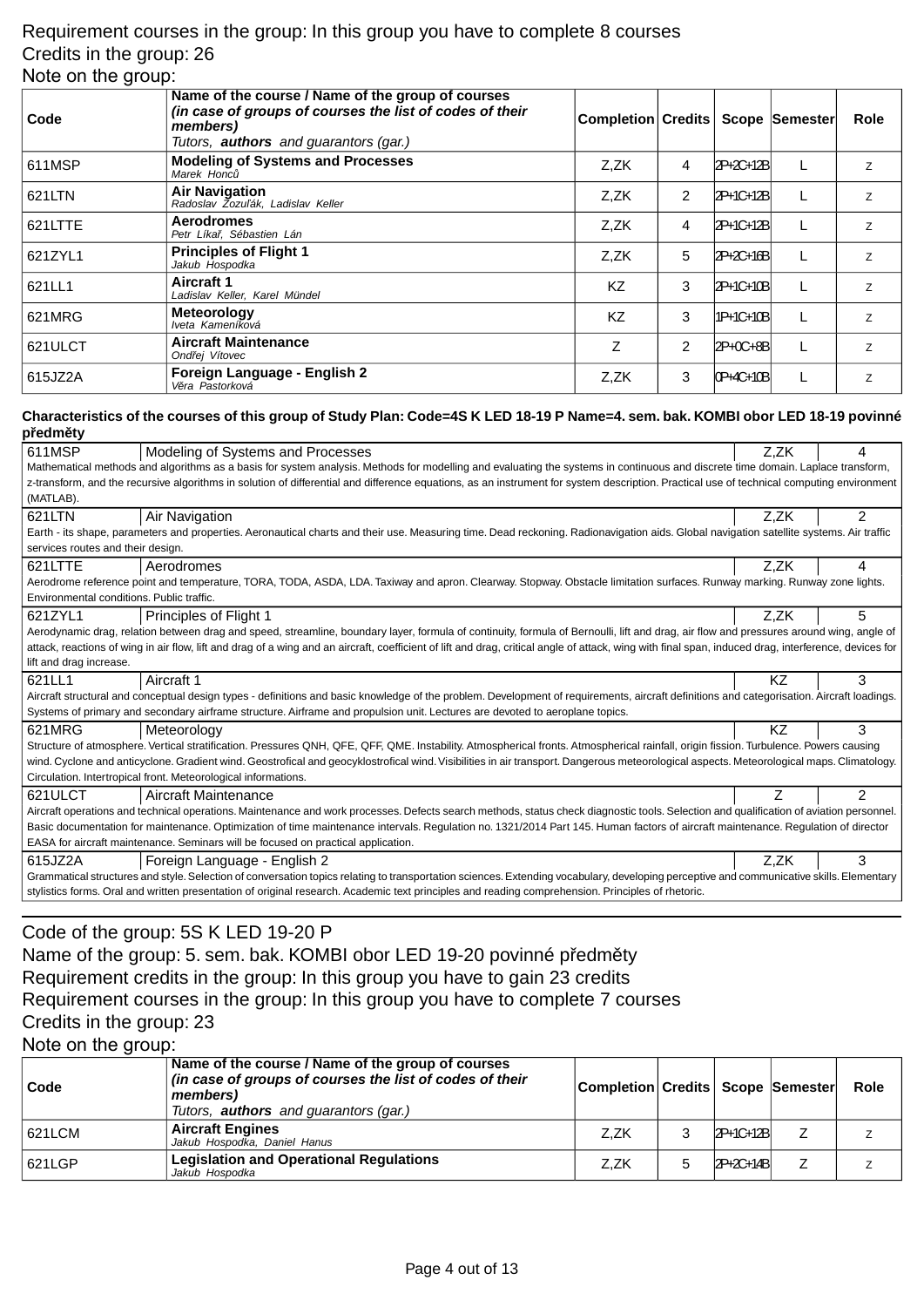| 621LTA2 | <b>Aircraft 2</b><br>Ladislav Keller                | Z.ZK | 2 | 2P+1C+12B       |   | Z              |
|---------|-----------------------------------------------------|------|---|-----------------|---|----------------|
| 621ZT   | <b>ATM Systems</b><br>Jakub Steiner                 | ZK   | っ | $2P+0C+8B$      | Ζ |                |
| 621ZYL2 | <b>Principles of Flight 2</b><br>P emysl Vávra      | Z.ZK | 5 | $2P + 2C + 16B$ |   | Ζ              |
| 621LAG1 | <b>English for Aviation 1</b><br>Terézia Pilmannová | KZ   | 3 | $OP+2C+10B$     |   | z              |
| 621PDLE | <b>Airport Design and Operation</b><br>Petr Líka    | KZ   | 3 | $1P+1C+8B$      | Z | $\overline{ }$ |

#### **Characteristics of the courses of this group of Study Plan: Code=5S K LED 19-20 P Name=5. sem. bak. KOMBI obor LED 19-20 povinné p edm ty**

| р счш ту                                                                                                                                                         |                                                                                                                                                                                                  |      |   |  |
|------------------------------------------------------------------------------------------------------------------------------------------------------------------|--------------------------------------------------------------------------------------------------------------------------------------------------------------------------------------------------|------|---|--|
| 621LCM                                                                                                                                                           | <b>Aircraft Engines</b>                                                                                                                                                                          | Z.ZK | 3 |  |
|                                                                                                                                                                  | Aircraft piston engine, theoretical background, operational characteristics and construction schemes. Propellers, operational characterictics. Turbine engine, theoretical background,           |      |   |  |
|                                                                                                                                                                  | thermal cycles, construction schemes, operational characteristics. Turbojet and turbofan engines, basic construction modules, and their operational characteristics. Engine control.             |      |   |  |
| 621LGP                                                                                                                                                           | Legislation and Operational Regulations                                                                                                                                                          | Z.ZK | 5 |  |
|                                                                                                                                                                  | Introduction into aviation regulations. The scope of international and national organizations in civil aviation. Analysis and interpretation of the ICAO Annexes 1-19, ICAO Docs. 4444,          |      |   |  |
| 7030, 8168. Introduction to the European Parliament and Council Regulation (EC), Commission Regulation (EU) and the Decisions of the Executive Director of EASA. |                                                                                                                                                                                                  |      |   |  |
| 2<br>621LTA2<br>Aircraft 2<br>Z.ZK                                                                                                                               |                                                                                                                                                                                                  |      |   |  |
|                                                                                                                                                                  | Manufacturers responsibility, responsibilities of operator and professional supervising. Legislation in area of airworthiness. International and national standards. Static solidity of aircraft |      |   |  |
|                                                                                                                                                                  | structures. Aeroelasticity. Inherent and operational reliability of aircraft structure. Fatigue strength. Aircraft structure lifetime presumption.                                               |      |   |  |
| 621ZT                                                                                                                                                            | <b>ATM Systems</b>                                                                                                                                                                               | ZK   | 2 |  |
|                                                                                                                                                                  | The course introduces classical and modern facilities, systems and technologies designated for ATS. Student obtains knowledge of technical principles and solutions as far as                    |      |   |  |
|                                                                                                                                                                  | communication, navigation and surveillance aviation systems are concerned.                                                                                                                       |      |   |  |
| 621ZYL2                                                                                                                                                          | Principles of Flight 2                                                                                                                                                                           | Z.ZK | 5 |  |
|                                                                                                                                                                  | Ways of producing thrust, propeller, jet propulsion, thrust and momentum, propulsion efficiency, aerodynamics of fixed and variable pitch propeller, propeller operation modes, propeller        |      |   |  |
|                                                                                                                                                                  | airstream effect, gyroscopic effect, balance of forces in horizontal flight, glide and landing, performances, take off an climb, acceleration, positive load, manoevures, stability and          |      |   |  |
| controllability, transsonic speeds.                                                                                                                              |                                                                                                                                                                                                  |      |   |  |
| 621LAG1                                                                                                                                                          | English for Aviation 1                                                                                                                                                                           | KZ   | 3 |  |
|                                                                                                                                                                  | Familiarity with the terminology used in civil aviation in the general context and emphasizing the ability to receive information only in English.                                               |      |   |  |
| 621PDLE                                                                                                                                                          | Airport Design and Operation                                                                                                                                                                     | KZ   | 3 |  |
|                                                                                                                                                                  | Methods for the new airports design. Existing airports development. A closer look at the development of the airports operational areas. Certification of the operating areas and procedures      |      |   |  |
|                                                                                                                                                                  | by ICAO Airports Manual. Development planning and project preparation, regulatory basis.                                                                                                         |      |   |  |
|                                                                                                                                                                  |                                                                                                                                                                                                  |      |   |  |

# Code of the group: 6S K LED 19-20 P Name of the group: 6. sem. bak. KOMBI obor LED 19-20 povinné p edm ty

Requirement credits in the group: In this group you have to gain 23 credits

Requirement courses in the group: In this group you have to complete 7 courses

Credits in the group: 23

Note on the group:

| Code     | Name of the course / Name of the group of courses<br>(in case of groups of courses the list of codes of their<br>members)<br>Tutors, <b>authors</b> and guarantors (gar.) | <b>Completion Credits</b> |                |               | Scope Semester | <b>Role</b> |
|----------|---------------------------------------------------------------------------------------------------------------------------------------------------------------------------|---------------------------|----------------|---------------|----------------|-------------|
| 621 ELED | <b>Air Transport Economy</b><br>Peter Vittek                                                                                                                              | Z.ZK                      | 4              | 2P+2C+14B     |                | Z.          |
| 621LIVO  | <b>Human Performance and Limitations</b><br>Lenka Hanáková, Vladimír Socha                                                                                                | Z.ZK                      | 5              | 2P+2C+14B     |                | Z           |
| 621OBP   | <b>Airline Business and Operations</b><br>Peter Vittek                                                                                                                    | Z.ZK                      | 3              | 2P+1C+12B     |                | Z.          |
| 621PAP   | <b>Flight Planning and Performance</b><br>Jakub Hospodka                                                                                                                  | Z.ZK                      | 4              | 2P+2C+14B     |                | Z           |
| 621LAG2  | <b>English in Aviation 2</b><br>Tereza Dvo áková                                                                                                                          | <b>KZ</b>                 | 3              | $[0P+2C+10B]$ |                | Z           |
| 621PJE   | <b>Aircraft Instruments</b><br>Jakub Hospodka                                                                                                                             | KZ                        | $\overline{2}$ | $2P+0C+8B$    |                | Z           |
| 621RILP  | <b>Air Traffic Control</b><br>Terézia Pilmannová                                                                                                                          | Z                         | 2              | $OP+2C+8B$    |                | Z           |

#### **Characteristics of the courses of this group of Study Plan: Code=6S K LED 19-20 P Name=6. sem. bak. KOMBI obor LED 19-20 povinné p edm ty**

| 621ELED                                                                                                                                                                           | Air Transport Economy | Z.ZK |  |  |  |
|-----------------------------------------------------------------------------------------------------------------------------------------------------------------------------------|-----------------------|------|--|--|--|
| Economic benefits of air transport. Costs of airline. Revenue management. Fuel management. Currencies development. Demand and supply. Rates in air transport. Aircraft selection. |                       |      |  |  |  |
| Fleet asignment. Aging of aircraft. Airlines bankrupcty. Crew planning. Marketing in Air Transport. Cargo tariff and rates. Air network configuration.                            |                       |      |  |  |  |
| 621LIVO<br>Human Performance and Limitations<br>Z.ZK                                                                                                                              |                       |      |  |  |  |
| Human performace & limitations, aptibility & competence, accident statistics, flight safety, basics of flight physiology, man & environment, breathing & circulation,             |                       |      |  |  |  |
| sensory system, health & hygiene, health preservation, intoxication, incapacitation, basics of flight psychology, human information processing, memory & learning, theory         |                       |      |  |  |  |
| & model of human error, body rhythms & sleep, stress, fatigue, working methods.                                                                                                   |                       |      |  |  |  |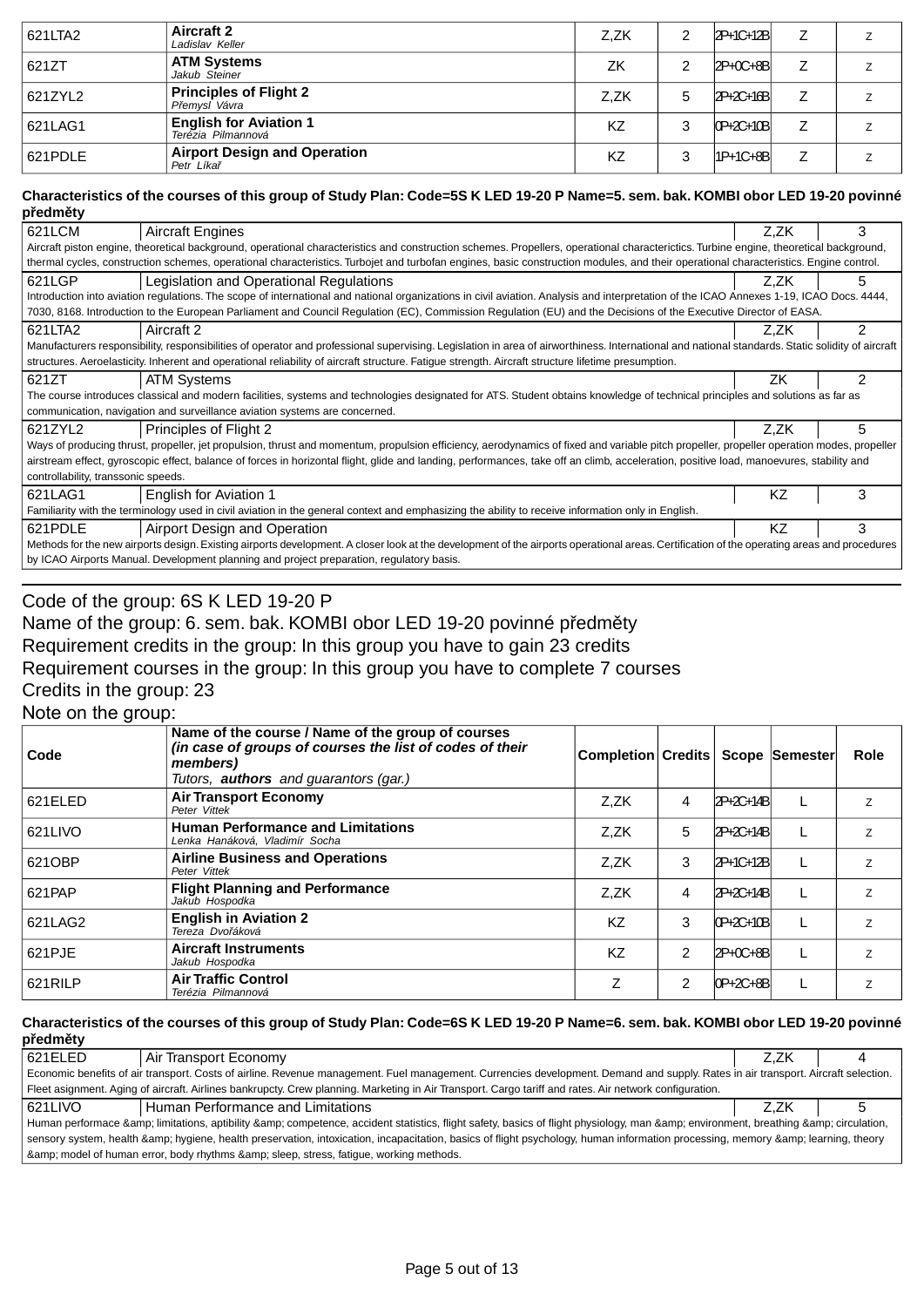| 621OBP                                                                                                                                                                                      | Airline Business and Operations                                                                                                                                                                 | Z.ZK | 3 |  |  |
|---------------------------------------------------------------------------------------------------------------------------------------------------------------------------------------------|-------------------------------------------------------------------------------------------------------------------------------------------------------------------------------------------------|------|---|--|--|
| Airline business and operation abbreviations and terminology. Civil aviation structure in the Czech republic. Act No. 49/1997 Coll., on civil aviation. Air transport regulations ICAO, EU. |                                                                                                                                                                                                 |      |   |  |  |
| IATA, ICAO, ECAC, JAA, EUROCONTROL. Air operators. Air transport distribution. Global distribution and reservation systems. Agreements among air operators. Air traffic manuals             |                                                                                                                                                                                                 |      |   |  |  |
| and publications. Passenger and cargo air transport.                                                                                                                                        |                                                                                                                                                                                                 |      |   |  |  |
| 621PAP                                                                                                                                                                                      | Flight Planning and Performance<br>Z.ZK<br>4                                                                                                                                                    |      |   |  |  |
|                                                                                                                                                                                             | Mass and balance. Load of aircraft. Determination of centre of gravity - loadsheet, trimsheet. Aircraft weighing. Overloading of aircraft. Basic characteristic speeds. Runway characteristics. |      |   |  |  |
| Take off and landing performance. Drift down. ETOPS. MEL. Flight planning and monitoring. Routing. FL and speeds selection. Charts. ICAO ATC FPL. Aerodrom operation minimums.              |                                                                                                                                                                                                 |      |   |  |  |
| Fuel plan. Operational flight plan.                                                                                                                                                         |                                                                                                                                                                                                 |      |   |  |  |
| 621LAG2<br>3<br>ΚZ<br>English in Aviation 2                                                                                                                                                 |                                                                                                                                                                                                 |      |   |  |  |
| Terminology in the sphere of aircraft construction, principles of flight, aircraft engines, instruments and systems.                                                                        |                                                                                                                                                                                                 |      |   |  |  |
| 2<br>621PJE<br>Aircraft Instruments<br>KZ                                                                                                                                                   |                                                                                                                                                                                                 |      |   |  |  |
| Overview of aircraft instrumentation and its principles and construction, aircraft electrical systems, engine measuring and monitoring systems, air data computer, icing monitoring         |                                                                                                                                                                                                 |      |   |  |  |
| systems, gyroscopic indicators, inertial and radio navigation means, communication means, data recorders, complex flight and navigation data processing systems.                            |                                                                                                                                                                                                 |      |   |  |  |
| 621RILP                                                                                                                                                                                     | Air Traffic Control                                                                                                                                                                             |      | 2 |  |  |
| Air traffic services and their distribution. Organization of air traffic, flow and capacity management. Airspace management. System support for aircraft flying through space. Flight plan, |                                                                                                                                                                                                 |      |   |  |  |
| the form, content. Separation of aircraft. Reports of air traffic services, the form, content. Harmonization and integration of ATC. CFMU and its subsystems. Flexible use of airspace -    |                                                                                                                                                                                                 |      |   |  |  |
|                                                                                                                                                                                             | FUA. RVSM, RNP New trends in the area of ATC.                                                                                                                                                   |      |   |  |  |
|                                                                                                                                                                                             |                                                                                                                                                                                                 |      |   |  |  |

Name of the block: Compulsory elective courses Minimal number of credits of the block: 12 The role of the block: PV

Code of the group: PVP KOMBI 18-19 Name of the group: PVP pro bak .KOMBI 18-19 (4.LS+5.ZS+6.LS) pro LOG a LED obory Requirement credits in the group: In this group you have to gain 12 credits Requirement courses in the group: In this group you have to complete 3 courses Credits in the group: 12 Note on the group:

| $1100$ on the group. |                                                                                                                                                                    |                           |                         |                |                |           |
|----------------------|--------------------------------------------------------------------------------------------------------------------------------------------------------------------|---------------------------|-------------------------|----------------|----------------|-----------|
| Code                 | Name of the course / Name of the group of courses<br>(in case of groups of courses the list of codes of their<br>members)<br>Tutors, authors and guarantors (gar.) | <b>Completion Credits</b> |                         |                | Scope Semester | Role      |
| 621W1BC              | <b>Aviation safety and security</b><br>Vladimír Plos, Markéta Šedivá Kafková                                                                                       | <b>KZ</b>                 | 4                       | 8 <sub>B</sub> | L              | <b>PV</b> |
| 615W1BO              | Work Safety and Health Protection in Transportation<br>Petr Musil                                                                                                  | <b>KZ</b>                 | 4                       | 8 <sub>B</sub> | L              | <b>PV</b> |
| 615W1DZ              | <b>History of Railway</b>                                                                                                                                          | KZ                        | 4                       | 8              | L              | <b>PV</b> |
| 621W1FN              | Factors Affecting the Rate of Accidents in Aviation                                                                                                                | KZ                        | 4                       | 8              | Z              | PV        |
| 614W1HW              | <b>Computer Hardware</b>                                                                                                                                           | <b>KZ</b>                 | 4                       | 8B             | L              | <b>PV</b> |
| 615W1HE              | Work Hygiene and Ergonomics in Traffic<br>Petr Musil                                                                                                               | <b>KZ</b>                 | 4                       | 8B             | Z              | <b>PV</b> |
| 621W1LA              | <b>Aerobatics</b>                                                                                                                                                  | <b>KZ</b>                 | 4                       | 8              | L              | <b>PV</b> |
| 621W1LR              | <b>Radio Technology in Aviation</b>                                                                                                                                | <b>KZ</b>                 | 4                       | 8              | L              | <b>PV</b> |
| 617W1LL              | Logistics of Passenger and Freight Air Transportation                                                                                                              | KZ                        | 4                       | 8B             | L              | PV        |
| 621W1MZ              | <b>Managerial Ethics</b>                                                                                                                                           | KZ                        | 4                       | 8              | Z              | <b>PV</b> |
| 617W1MD              | <b>Marketing in Transportation</b><br>Alexandra Dvo á ková                                                                                                         | <b>KZ</b>                 | 4                       | 8B             | Ζ              | <b>PV</b> |
| 617W1OF              | <b>Personal Finance</b><br>Alexandra Dvo á ková                                                                                                                    | <b>KZ</b>                 | 4                       | 8B             | Z              | PV        |
| 617W1PM              | <b>Personnel Management</b><br>Stanislava Holíková                                                                                                                 | <b>KZ</b>                 | $\overline{\mathbf{4}}$ | 8B             | L              | <b>PV</b> |
| 614W1PZ              | <b>Advanced Data Processing in Spreadsheets</b><br>Jan Mejst ík                                                                                                    | <b>KZ</b>                 | 4                       | 8B             | Ζ              | PV        |
| 614W1PJ              | <b>C Programming Language</b>                                                                                                                                      | <b>KZ</b>                 | 4                       | 8 <sub>B</sub> | Z              | <b>PV</b> |
| 616W1PV              | <b>Operation, Construction and Maintenance of Vehicles</b>                                                                                                         | <b>KZ</b>                 | 4                       | 8B             | L              | <b>PV</b> |
| 621W1RZ              | <b>Human Resources Management</b>                                                                                                                                  | KZ                        | $\overline{4}$          | 8B             | L              | PV        |
| 617W1ST              | <b>Titan Simulation</b><br>Alexandra Dvo á ková                                                                                                                    | <b>KZ</b>                 | 4                       | 8B             | L              | <b>PV</b> |
| 617W1SL              | Sociology of Human Resources<br>Stanislava Holíková                                                                                                                | <b>KZ</b>                 | 4                       | 8B             | Z              | <b>PV</b> |
| 621W1TH              | <b>Aircraft Technical Handling</b><br>Slobodan Stoji                                                                                                               | KZ                        | 4                       | 8B             | Z              | PV        |
| 621W1UT              | <b>Airports Maintenance</b>                                                                                                                                        | KZ                        | 4                       | 8              | L              | PV        |
| 614W1UP              | <b>Editing of Theses in MS Word</b><br>Jan Mejst ík                                                                                                                | <b>KZ</b>                 | 4                       | 8B             | L              | <b>PV</b> |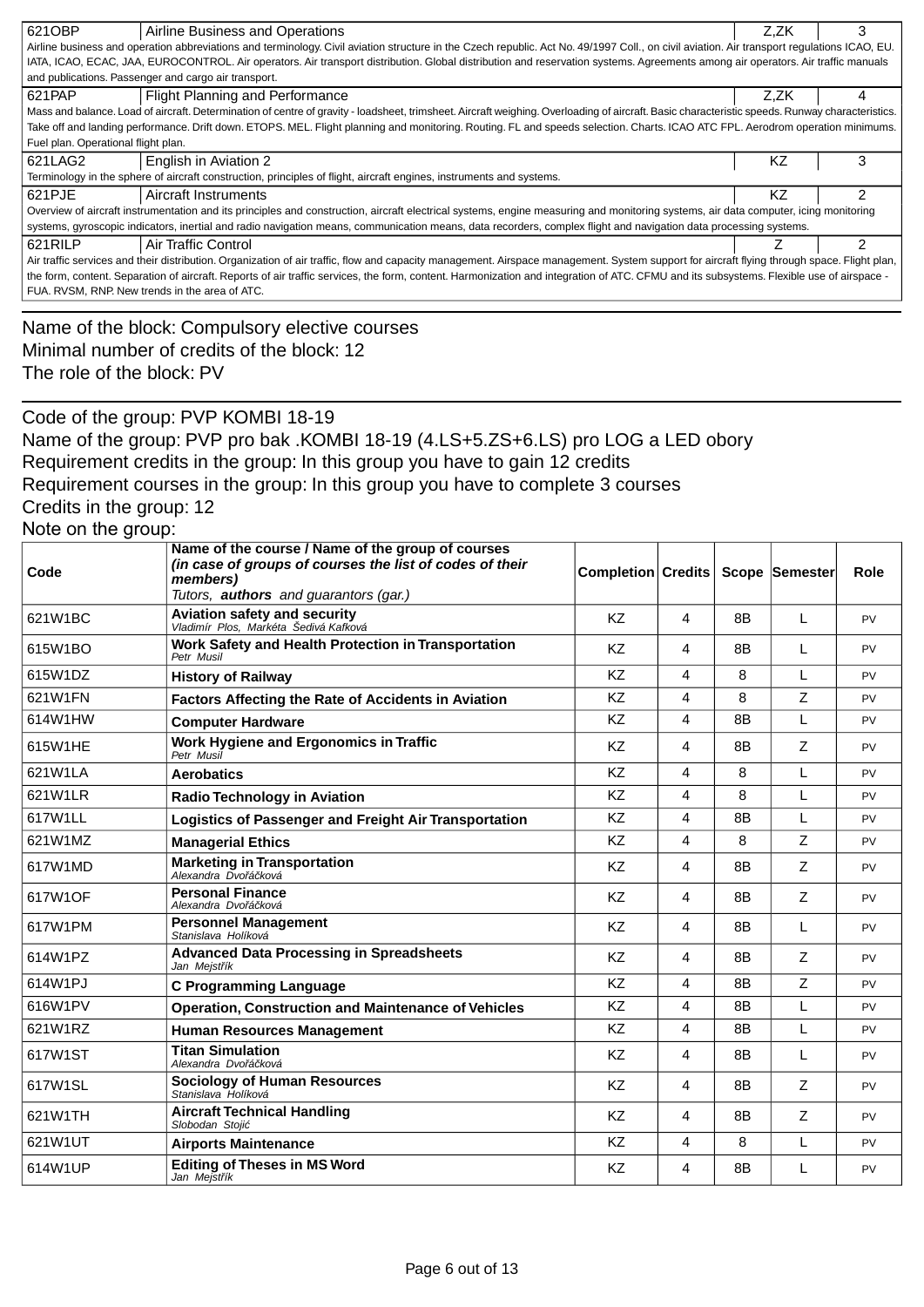### **Characteristics of the courses of this group of Study Plan: Code=PVP KOMBI 18-19 Name=PVP pro bak .KOMBI 18-19 (4.LS+5.ZS+6.LS) pro LOG a LED obory**

| pro LOG a LED opory                                                                                                                                                                                                                                                                                                                                                                   |           |   |
|---------------------------------------------------------------------------------------------------------------------------------------------------------------------------------------------------------------------------------------------------------------------------------------------------------------------------------------------------------------------------------------|-----------|---|
| 621W1BC<br>Aviation safety and security                                                                                                                                                                                                                                                                                                                                               | ΚZ        | 4 |
| History of safety and security development in aviation. Modern tools for safety and security management. Research and development of safe and secure systems.<br>615W1BO<br>Work Safety and Health Protection in Transportation                                                                                                                                                       | KZ        | 4 |
| Fundamental legislative, definition of terms, risks and possible health damage, working conditions and health protection with focus on transportation. Health protection programmes,                                                                                                                                                                                                  |           |   |
| health insurance of home and foreign business trips, statistics, working practice.                                                                                                                                                                                                                                                                                                    |           |   |
| 615W1DZ<br>History of Railway                                                                                                                                                                                                                                                                                                                                                         | KZ        | 4 |
| Horse-drawn railways, steam railways, railway network development in the 2nd half of 19th century, regional railways epoch, railways of the "First Republic", electric traction, World<br>War II railways, railway development in the 2nd half of 20th century, high-speed railway origins, railway lines closing, development of long-distance train connections, railway lines      |           |   |
| construction, railway accidents, railway junctions. Study trips and projections.                                                                                                                                                                                                                                                                                                      |           |   |
| 621W1FN<br>Factors Affecting the Rate of Accidents in Aviation                                                                                                                                                                                                                                                                                                                        | KZ        | 4 |
| Introduction. The scope of international and national organizations in civil aviation. The scope of the investigation organisations within the state and international committees. Analysis                                                                                                                                                                                           |           |   |
| and interpretation of ICAO Annexes 13 and 19. Analysis and interpretation of the Regulation (EC), Regulation (EU). Human factor. Utilization of information from the investigation<br>reports.                                                                                                                                                                                        |           |   |
| 614W1HW<br><b>Computer Hardware</b>                                                                                                                                                                                                                                                                                                                                                   | KZ        | 4 |
| Computer architecture, basics of logical circuits design and their realization using FPGA. In detail, description of computer architecture and separate parts designing - controllers,                                                                                                                                                                                                |           |   |
| arithmetic and logical units, I/O subsystem.                                                                                                                                                                                                                                                                                                                                          |           | 4 |
| Work Hygiene and Ergonomics in Traffic<br>615W1HE<br>Basic knowledge of occupational hygiene and ergonomics, and their application in transport. Working environment factors, and the influence of these factors on health of workers.                                                                                                                                                | KZ        |   |
| Creation and protection of working conditions that do not damage public health. Mutual links man-machine-environment. Adaptation of technology to possibilities and skills of man.                                                                                                                                                                                                    |           |   |
| Practical examples from the field of transportation; relevant legislative.                                                                                                                                                                                                                                                                                                            |           |   |
| 621W1LA<br>Aerobatics                                                                                                                                                                                                                                                                                                                                                                 | ΚZ        | 4 |
| Methodology of flying aerobatic figures. Aerodynamics and flight mechanics of aerobatic figures. Aerobatic training syllabi and aerobatic competitions. Creating an aerobatic sequence.<br>Safety in aerobatics, accidents related to aerobatics. Physiological aspects of flying aerobatics. Aircraft structure loads and construction fatigue strength of aerobatic aircraft. Upset |           |   |
| recovery training (UPRT) for commercial pilots and related accidents.                                                                                                                                                                                                                                                                                                                 |           |   |
| 621W1LR<br>Radio Technology in Aviation                                                                                                                                                                                                                                                                                                                                               | KZ        | 4 |
| Electric signals and the wave spectrum. Analog and digital modulations. Noises. Filters. Resonance circuits. Electromagnetic field. Electromagnetic wave propagation. Wave ranges                                                                                                                                                                                                     |           |   |
| in aviation, radiation and reception of electromagnetic field. Antennas in aviation, receivers and transmitters.<br>617W1LL<br>Logistics of Passenger and Freight Air Transportation                                                                                                                                                                                                  | KZ        | 4 |
| Logistics airline passenger and cargo. Aircraft and airport terminals for passenger and cargo transport. Airlines in terms of logistics systems. Aerial transport process passengers and                                                                                                                                                                                              |           |   |
| air cargo. Information systems in air transport. Global distribution systems.                                                                                                                                                                                                                                                                                                         |           |   |
| 621W1MZ<br>  Managerial Ethics                                                                                                                                                                                                                                                                                                                                                        | KZ        | 4 |
| The basic terminology of managerial ethics. Basics of etiquette and rules of social contact. Social events. Etiquette of working contacts. The art of presentation and negotiation. Personal<br>image. Diplomatic protocol. Managerial ethics. Business ethics.                                                                                                                       |           |   |
| 617W1MD<br>Marketing in Transportation                                                                                                                                                                                                                                                                                                                                                | KZ        | 4 |
| General principles of marketing applied to transport issues, marketing tools suitable for transport as a service, specifics of public passenger transport and the resulting differences in                                                                                                                                                                                            |           |   |
| the application of marketing.                                                                                                                                                                                                                                                                                                                                                         |           |   |
| 617W1OF<br><b>Personal Finance</b>                                                                                                                                                                                                                                                                                                                                                    | KZ        | 4 |
| Personal finance (budget, financing of basic living needs), debt (loans and credits, payment instruments, interest and fees, debt trap), financing of housing (rent, mortgage, savings,<br>consumer loans, refinancing), savings and investments (investment horizon, return, risk, investment strategy), insurance (insurance types, suitability and adequacy), securing the future  |           |   |
| (retirement savings and insurance).                                                                                                                                                                                                                                                                                                                                                   |           |   |
| 617W1PM<br>Personnel Management                                                                                                                                                                                                                                                                                                                                                       | ΚZ        | 4 |
| Human sources, work group, man as personality, planning, choice, evaluation and education of human sources, work adaptation, teamwork, intercultural communication.                                                                                                                                                                                                                   |           |   |
| 614W1PZ<br>Advanced Data Processing in Spreadsheets<br>Students will be familiar with principles of working in a spreadsheet. Graphic layout of the table appearance, formatting of numbers, insertion of formulas and functions, including                                                                                                                                           | KZ        | 4 |
| addressing, error detection. Working with large spreadsheets, filters, advanced filters, database functions. Pivot tables and charts, conditional formatting, solution finding, solver, macros,                                                                                                                                                                                       |           |   |
| data analysis. Examples and questions from various companies and training.                                                                                                                                                                                                                                                                                                            |           |   |
| 614W1PJ<br>C Programming Language                                                                                                                                                                                                                                                                                                                                                     | KZ        | 4 |
| C programming language. Preprocessor, basics of the C language (data types, syntax, commands), functions, pointes, dynamical memory allocation, string, files, structures and unions.<br>Implementations of abstract data types (FIFO, LIFO, list), programming techniques (sorting, searching, recursion), using bitwise oprerators.                                                 |           |   |
| Operation, Construction and Maintenance of Vehicles<br>616W1PV                                                                                                                                                                                                                                                                                                                        | <b>KZ</b> | 4 |
| Methods of vehicle production. Vehicle maintenance. Vehicle diagnostics. Maintenence and repair plans. Engine maintenance and emission measurement. Transmission mechanism.                                                                                                                                                                                                           |           |   |
| General principles of engine diagnostics.                                                                                                                                                                                                                                                                                                                                             |           |   |
| Human Resources Management<br>621W1RZ<br>The position of human resources in the organization and related disciplines file. Substance, importance and challenges of human resources management. Internal and external                                                                                                                                                                  | KZ        | 4 |
| environment of human resource management. Human resource planning. Search, recruitment and selection of employees. Motivation, evaluation and remuneration of staff. Positioning,                                                                                                                                                                                                     |           |   |
| dismissal and redundancies of employees. Education of employees. Planning career management.                                                                                                                                                                                                                                                                                          |           |   |
| 617W1ST<br><b>Titan Simulation</b>                                                                                                                                                                                                                                                                                                                                                    | KZ        | 4 |
| Titan is a management game simulating the business decisions. Lets 2-8 student groups to produce and compete in the market with the same product. Students set a price and<br>determine the quantity and capacity of production, plan budgets for marketing, research and development. They become familiar with the consequences of their decisions by the form                      |           |   |
| of financial corporate reports and they use this information for other business decisions.                                                                                                                                                                                                                                                                                            |           |   |
| 617W1SL<br>Sociology of Human Resources                                                                                                                                                                                                                                                                                                                                               | KZ        | 4 |
| Human resources and their importance, work group as a special kind of social group, communication, personal management, modern management, human resources planning, culture                                                                                                                                                                                                          |           |   |
| of the organization.<br>621W1TH                                                                                                                                                                                                                                                                                                                                                       | KZ        | 4 |
| Aircraft Technical Handling<br>Aircraft towing and pushing tractors. GPU. Air conditioning and heating units. Aircraft fuel equipment. De-acing and anti-icing units. Loading and unloading units. Equipment for                                                                                                                                                                      |           |   |
| passangers onboarding and offboarding. Operational processes of aircraft technical handling and regulations. Modernization and technical progress.                                                                                                                                                                                                                                    |           |   |
| 621W1UT<br>Airports Maintenance                                                                                                                                                                                                                                                                                                                                                       | KZ        | 4 |
| Summer airport maintenance. Summer maintenance equipment. Winter airport maintenance. Winter maintenance equipment. De-icing / anti-icing of aircraft. De-icing / anti-icing liquid.                                                                                                                                                                                                  |           |   |
| Operating procedures, limitations, practices.                                                                                                                                                                                                                                                                                                                                         |           |   |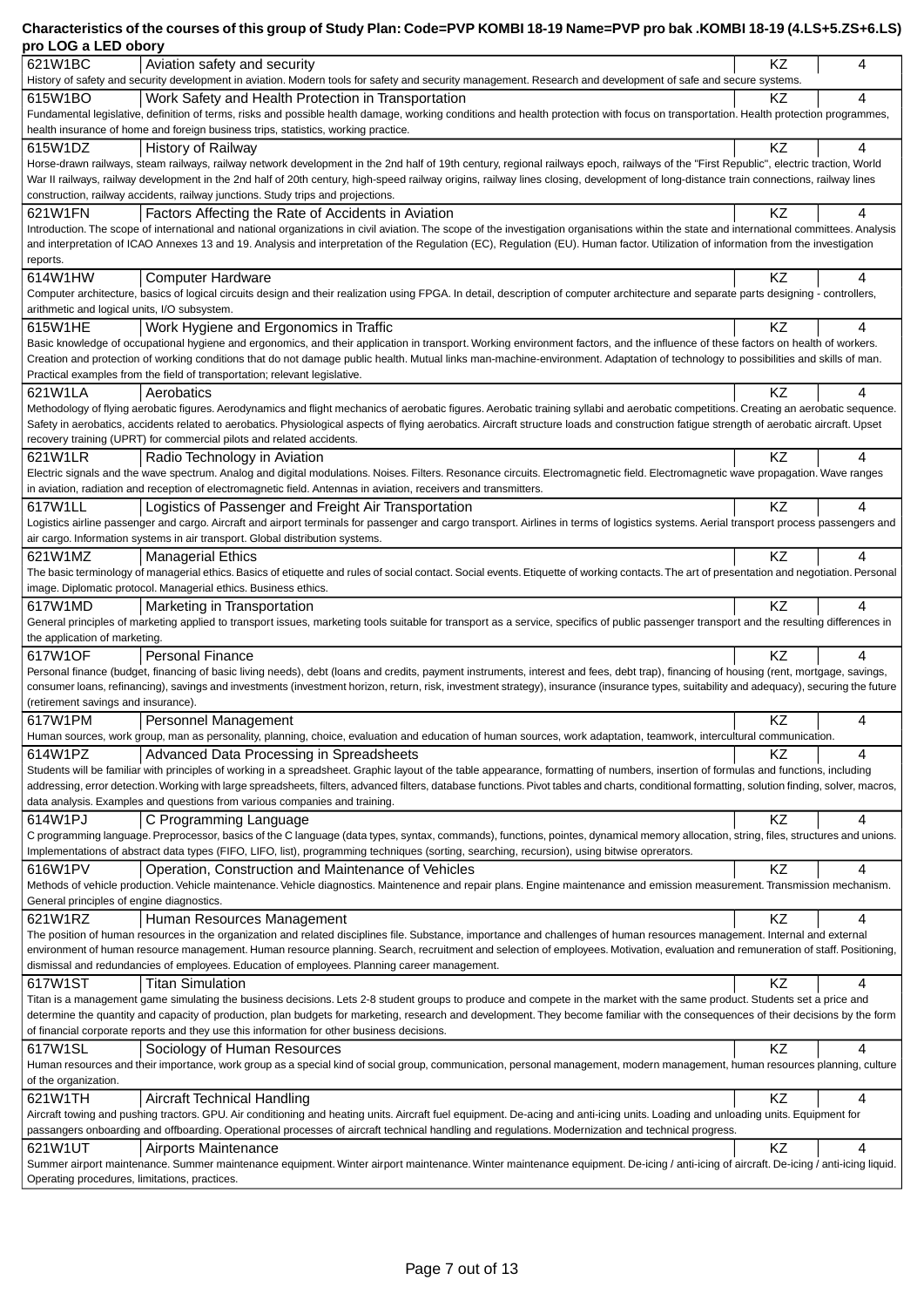| 614W1UP | Editing of Theses in MS Word                                                                                                                                                              |  |
|---------|-------------------------------------------------------------------------------------------------------------------------------------------------------------------------------------------|--|
|         | Students will be introduced to the principles of creating and editing large documents and basic typographic rules. They will properly apply styles, create tables of contents, lists of   |  |
|         | figures, tables, graphs, etc. Footnotes, captions, index. They practice corrections of finished documents. The goal is to prepare students for seamless editing dissertations and theses, |  |
|         | so that they are able to concentrate mainly on writing a thesis.                                                                                                                          |  |

Name of the block: Jazyky Minimal number of credits of the block: 6 The role of the block: J

Code of the group: JZ 2 K (5.-6.SEM) Name of the group: Jazyky KOMBI bak. pro 5. a 6. sem. (2.cizí jazyk) - pro B3710 Requirement credits in the group: In this group you have to gain 6 credits Requirement courses in the group: In this group you have to complete 2 courses Credits in the group: 6

|  |  |  |  | Note on the group: |  |
|--|--|--|--|--------------------|--|
|--|--|--|--|--------------------|--|

| Code    | Name of the course / Name of the group of courses<br>(in case of groups of courses the list of codes of their<br>members)<br>Tutors, <b>authors</b> and guarantors (gar.) | <b>Completion Credits</b> |   |               | Scope Semester | Role |
|---------|---------------------------------------------------------------------------------------------------------------------------------------------------------------------------|---------------------------|---|---------------|----------------|------|
| 615JZ3F | Foreign Language - French 3                                                                                                                                               | Z                         | 3 | $[OP+4C+10B]$ | Z              |      |
| 615JZ3I | Foreign Language - Italian 3                                                                                                                                              | Ζ                         | 3 | 10P+4C+10B    | Z              |      |
| 615JZ3N | Foreign Language - German 3<br>René Skalický                                                                                                                              | Z                         | 3 | 0P+4C+10B     | Z              |      |
| 615JZ3R | Foreign Language - Russian 3<br>Vilma Gottwaldová                                                                                                                         | Z                         | 3 | $[OP+4C+10B]$ | Z              |      |
| 615JZ3S | Foreign Language - Spanish 3                                                                                                                                              | Z                         | 3 | 0P+4C+10B     | Z              |      |
| 615JZ4F | Foreign Language - French 4                                                                                                                                               | Z,ZK                      | 3 | 0P+4C+10B     |                |      |
| 615JZ4I | Foreign Language - Italian 4                                                                                                                                              | Z,ZK                      | 3 | 0P+4C+10B     | L              |      |
| 615JZ4N | Foreign Language - German 4<br>René Škalický                                                                                                                              | Z,ZK                      | 3 | 10P+4C+10B    | L              |      |
| 615JZ4R | Foreign Language - Russian 4<br>Vilma Gottwaldová                                                                                                                         | Z,ZK                      | 3 | 0P+4C+10B     | L              |      |
| 615JZ4S | Foreign Language - Spanish 4                                                                                                                                              | Z.ZK                      | 3 | $[OP+4C+10B]$ |                |      |

#### **Characteristics of the courses of this group of Study Plan: Code=JZ 2 K (5.-6.SEM) Name=Jazyky KOMBI bak. pro 5. a 6. sem. (2.cizí jazyk) - pro B3710**

| 615JZ3F | Foreign Language - French 3                                                                                                                                                           | Z    | 3 |
|---------|---------------------------------------------------------------------------------------------------------------------------------------------------------------------------------------|------|---|
|         | Grammar and stylistics. Selection of conversation and professional topics based on the language level and study focus at the Faculty. Improvement of language structure knowledge     |      |   |
|         | and perceptive and communicative skills, vocabulary development. Basic stylistic forms. Presentation of own knowledge in oral and written form. Work with (professional) text and its |      |   |
|         | features. Practice of oral and written presentation.                                                                                                                                  |      |   |
| 615JZ3I | Foreign Language - Italian 3                                                                                                                                                          | Z    | 3 |
|         | Grammar and stylistics. Selection of conversation and professional topics based on the language level and study focus at the Faculty. Improvement of language structure knowledge     |      |   |
|         | and perceptive and communicative skills, vocabulary development. Basic stylistic forms. Presentation of own knowledge in oral and written form. Work with (professional) text and its |      |   |
|         | features. Practice of oral and written presentation.                                                                                                                                  |      |   |
| 615JZ3N | Foreign Language - German 3                                                                                                                                                           | Z    | 3 |
|         | Grammar and stylistics. Selection of conversation and professional topics based on the language level and study focus at the Faculty. Improvement of language structure knowledge     |      |   |
|         | and perceptive and communicative skills, vocabulary development. Basic stylistic forms. Presentation of own knowledge in oral and written form. Work with (professional) text and its |      |   |
|         | features. Practice of oral and written presentation.                                                                                                                                  |      |   |
| 615JZ3R | Foreign Language - Russian 3                                                                                                                                                          | Ζ    | 3 |
|         | Grammar and stylistics. Selection of conversation and professional topics based on the language level and study focus at the Faculty. Improvement of language structure knowledge     |      |   |
|         | and perceptive and communicative skills, vocabulary development. Basic stylistic forms. Presentation of own knowledge in oral and written form. Work with (professional) text and its |      |   |
|         | features. Practice of oral and written presentation.                                                                                                                                  |      |   |
|         |                                                                                                                                                                                       |      |   |
| 615JZ3S | Foreign Language - Spanish 3                                                                                                                                                          | Z    | 3 |
|         | Grammar and stylistics. Selection of conversation and professional topics based on the language level and study focus at the Faculty. Improvement of language structure knowledge     |      |   |
|         | and perceptive and communicative skills, vocabulary development. Basic stylistic forms. Presentation of own knowledge in oral and written form. Work with (professional) text and its |      |   |
|         | features. Practice of oral and written presentation.                                                                                                                                  |      |   |
| 615JZ4F | Foreign Language - French 4                                                                                                                                                           | Z,ZK | 3 |
|         | Grammar and stylistics. Selection of conversation and professional topics based on the language level and study focus at the Faculty. Improvement of language structure knowledge     |      |   |
|         | and perceptive and communicative skills, vocabulary development. Basic stylistic forms. Presentation of own knowledge in oral and written form. Work with (professional) text and its |      |   |
|         | features. Practice of oral and written presentation.                                                                                                                                  |      |   |
| 615JZ4I | Foreign Language - Italian 4                                                                                                                                                          | Z.ZK | 3 |
|         | Grammar and stylistics. Selection of conversation and professional topics based on the language level and study focus at the Faculty. Improvement of language structure knowledge     |      |   |
|         | and perceptive and communicative skills, vocabulary development. Basic stylistic forms. Presentation of own knowledge in oral and written form. Work with (professional) text and its |      |   |
|         | features. Practice of oral and written presentation.                                                                                                                                  |      |   |
| 615JZ4N | Foreign Language - German 4                                                                                                                                                           | Z.ZK | 3 |
|         | Grammar and stylistics. Selection of conversation and professional topics based on the language level and study focus at the Faculty. Improvement of language structure knowledge     |      |   |
|         | and perceptive and communicative skills, vocabulary development. Basic stylistic forms. Presentation of own knowledge in oral and written form. Work with (professional) text and its |      |   |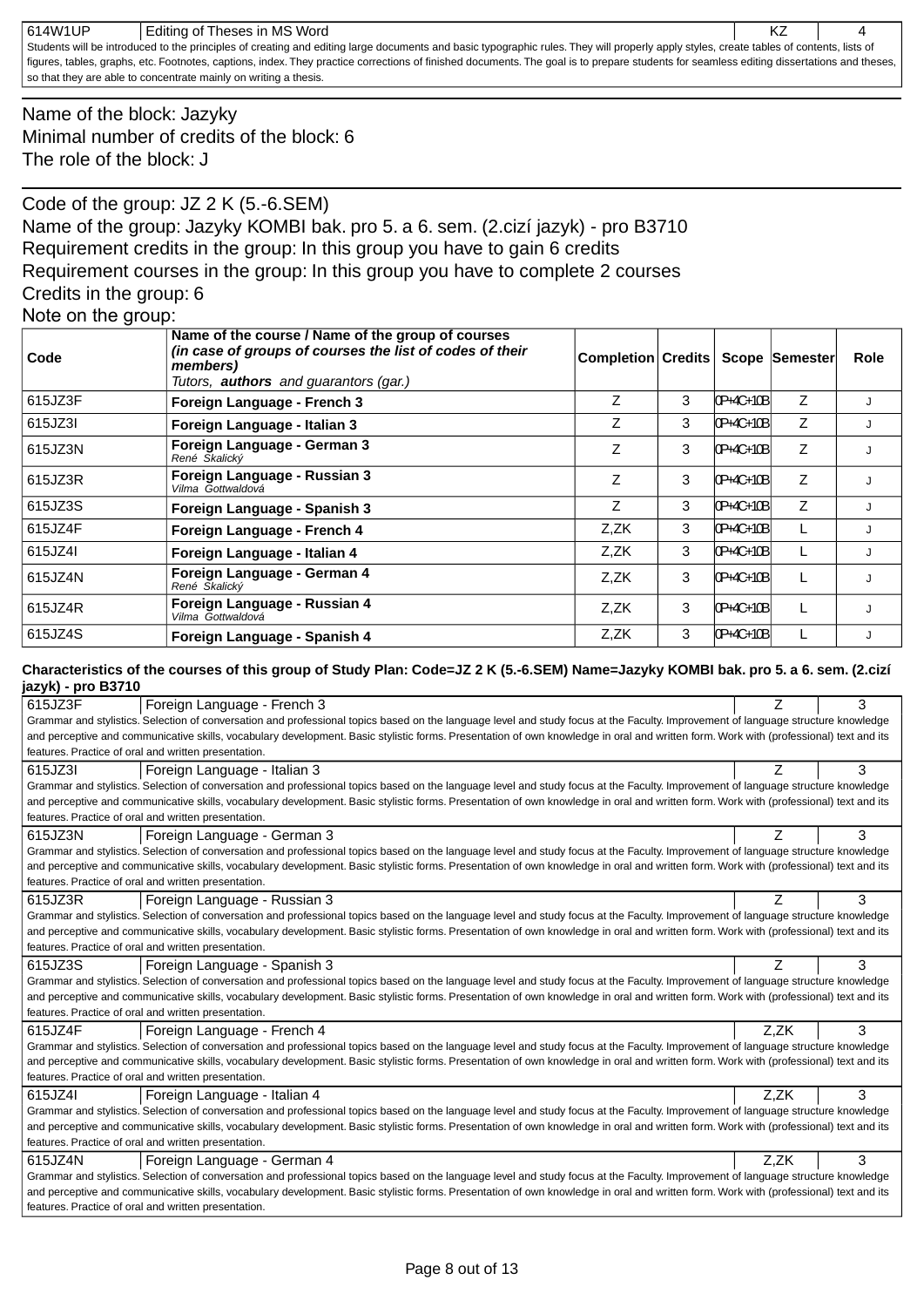| 615JZ4R                                                                                                                                                                               | Foreign Language - Russian 4<br>Z.ZK                 |  |  |  |  |  |
|---------------------------------------------------------------------------------------------------------------------------------------------------------------------------------------|------------------------------------------------------|--|--|--|--|--|
| Grammar and stylistics. Selection of conversation and professional topics based on the language level and study focus at the Faculty. Improvement of language structure knowledge     |                                                      |  |  |  |  |  |
| and perceptive and communicative skills, vocabulary development. Basic stylistic forms. Presentation of own knowledge in oral and written form. Work with (professional) text and its |                                                      |  |  |  |  |  |
| features. Practice of oral and written presentation.                                                                                                                                  |                                                      |  |  |  |  |  |
| 615JZ4S<br>Foreign Language - Spanish 4<br>Z.ZK                                                                                                                                       |                                                      |  |  |  |  |  |
| Grammar and stylistics. Selection of conversation and professional topics based on the language level and study focus at the Faculty. Improvement of language structure knowledge     |                                                      |  |  |  |  |  |
| and perceptive and communicative skills, vocabulary development. Basic stylistic forms. Presentation of own knowledge in oral and written form. Work with (professional) text and its |                                                      |  |  |  |  |  |
|                                                                                                                                                                                       | features. Practice of oral and written presentation. |  |  |  |  |  |

# **List of courses of this pass:**

| Code    | Name of the course                                                                                                                                                                                                                                                                                                                                                             | <b>Completion</b> | <b>Credits</b> |
|---------|--------------------------------------------------------------------------------------------------------------------------------------------------------------------------------------------------------------------------------------------------------------------------------------------------------------------------------------------------------------------------------|-------------------|----------------|
| 611CAL1 | Calculus 1                                                                                                                                                                                                                                                                                                                                                                     | Z,ZK              |                |
|         | Sequence of real numbers and its limit. Basic properties of mappings. Function of one real variable, its limit and derivative. Geometric properties of n-dimensional Euklidean space and                                                                                                                                                                                       |                   |                |
|         | Cartesian coordinate system. Geometric meaning of the differential of functions several real variables, differential calculus of functions of several real variables.                                                                                                                                                                                                          |                   |                |
| 611CAL2 | Calculus 2                                                                                                                                                                                                                                                                                                                                                                     | Z.ZK              | 5              |
|         | Antiderivative, Newtonian integral, Riemannian integral of the function of one variable, improper Riemannian integral, Riemannian integral in Rn. Parametric description of regular                                                                                                                                                                                            |                   |                |
|         | k-dimensional surfaces in Rn, Riemannian integral over regular surfaces. Line and surface integrals of the second type, Stokes theorems, ordinary differential equations of the first<br>order, linear differential equations with constant coefficients and its systems.                                                                                                      |                   |                |
| 611FYZ  | Physics                                                                                                                                                                                                                                                                                                                                                                        | Z,ZK              | 5              |
|         | Kinematics, particle dynamics, dynamics of particle systems and rigid body. Continuum mechanics, thermodynamics.                                                                                                                                                                                                                                                               |                   |                |
| 611GIE  | Geometry                                                                                                                                                                                                                                                                                                                                                                       | KZ                | 3              |
|         | Orthographic and oblique projections, linear perspective. Topographic surfaces and their orthogonal projection. Differential geometry of curves - parameterization, arc of the curve,                                                                                                                                                                                          |                   |                |
|         | torsion and curvature, Frenet's trihedron. Kinematics - a curve as a trajectory of the motion, the velocity and acceleration of a particle moving on a curved path.                                                                                                                                                                                                            |                   |                |
| 611LA   | Linear Algebra                                                                                                                                                                                                                                                                                                                                                                 | Z.ZK              | 3              |
|         | Vector spaces (linear combinations, linear independence, dimension, basis, coordinates). Matrices and operations. Systems of linear equations and their solvability. Determinants and                                                                                                                                                                                          |                   |                |
|         | their applications. Scalar product. Similarity of matrices (eigenvalues and eigenvectors). Quadratic forms and their classification.                                                                                                                                                                                                                                           |                   |                |
| 611MSP  | Modeling of Systems and Processes<br>Mathematical methods and algorithms as a basis for system analysis. Methods for modelling and evaluating the systems in continuous and discrete time domain. Laplace transform,                                                                                                                                                           | Z,ZK              | 4              |
|         | z-transform, and the recursive algorithms in solution of differential and difference equations, as an instrument for system description. Practical use of technical computing environment                                                                                                                                                                                      |                   |                |
|         | (MATLAB).                                                                                                                                                                                                                                                                                                                                                                      |                   |                |
| 611STAT | <b>Statistics</b>                                                                                                                                                                                                                                                                                                                                                              | Z.ZK              | 4              |
|         | Definition of probability, random variable and its description, known distributions, random vector, function of random variable. Methods of point estimation. Testing of statistical hypothesis.                                                                                                                                                                               |                   |                |
|         | Regression and correlation, linear regression, correlation coefficient, coefficient of determination, the general linear model, statistical inference in linear regression, analysis of variance,                                                                                                                                                                              |                   |                |
|         | multiple regression, the use of matrices in regression.                                                                                                                                                                                                                                                                                                                        |                   |                |
| 612MDE  | <b>Transport Models and Transport Excesses</b>                                                                                                                                                                                                                                                                                                                                 | Z,ZK              | 3              |
|         | Parameters of the traffic flow and methods for their measurement. Models of the traffic flow, communications load, line and urban systems. Theory of queues, shock waves. Quality of<br>transport and its assessment. Statistical characteristics of transport. Transport excesses, their analysis, the causes, identify and minimize the consequences. Improving of transport |                   |                |
|         | safety and fluency.                                                                                                                                                                                                                                                                                                                                                            |                   |                |
| 612PPOK | Designing Roads, Highways and Motorways                                                                                                                                                                                                                                                                                                                                        | ΚZ                | 3              |
|         | Definition, types, ownership, maintenance, management and categorization of roads and highways. Curve and transition curve. Sinuosity and standard speed. Route in rural areas.                                                                                                                                                                                                |                   |                |
|         | Range of vision for stopping and overtaking. Road body - shapes and proportions, bottom and superstructure. Drainage and components of roads. Safety device. Crossings, junctions,                                                                                                                                                                                             |                   |                |
|         | intersections.                                                                                                                                                                                                                                                                                                                                                                 |                   |                |
| 612ZTS  | Railway Lines and Stations<br>Rail transport. Railway track geometry parameters. Route layout of railway lines. Railway line construction - railway substructure and superstructure. Spatial layout of railway lines.                                                                                                                                                          | Z,ZK              | 4              |
|         | Railway control systems in relation to infrastructure. Operating and carriage points. Railway lines net and category. Traction in rail transport.                                                                                                                                                                                                                              |                   |                |
| 612ZYDK | Introduction to Transportation Engineering                                                                                                                                                                                                                                                                                                                                     | Z,ZK              | 3              |
|         | Role of transportation in land-use planning. Basic terms in transportation engineering. Traffic survey and traffic prognosis. Introduction to topic of roads, public mass transport. Negative                                                                                                                                                                                  |                   |                |
|         | impacts of transportation to environment and safety.                                                                                                                                                                                                                                                                                                                           |                   |                |
| 614ASD  | Algorithm and Data Structures                                                                                                                                                                                                                                                                                                                                                  | ΚZ                | 3              |
|         | Students will be familiarized with selected basic and derived data structures, algorithms, their properties and their design procedure. Students will analyze problems, propose theoretical                                                                                                                                                                                    |                   |                |
|         | solutions to the set task and the resulting algorithm write by means of flowcharts, practice in reading algorithms recorded by means of the flowchart and use the basics of Boolean                                                                                                                                                                                            |                   |                |
|         | algebra with forming the conditions for the algorithms.                                                                                                                                                                                                                                                                                                                        |                   |                |
| 614DATS | Database Systems<br>Basic concepts of database systems, conceptual model, relational data model, the principles of normal forms, relational database design, security and integrity of data, database                                                                                                                                                                          | KZ                | 2              |
|         | queries, relational algebra, SQL language, client / server, multilayer architectures, distributed database systems. Access to data via the WWW.                                                                                                                                                                                                                                |                   |                |
| 614KSP  | Constructing with Computer Aid                                                                                                                                                                                                                                                                                                                                                 | KZ                | 2              |
|         | "CAD systems" term determination. CAD role in projecting system model. Existing CAD systems on Czech market. Project creation, basic common work rules in graphic applications                                                                                                                                                                                                 |                   |                |
|         | and CA systems. Co-ordinated systems, CAD environment skill (basics of constructing, dimensioning, modifications, user interfaces, projecting possibilites, AutoCAD environment                                                                                                                                                                                                |                   |                |
|         | profiles, drawings with raster foundaments).                                                                                                                                                                                                                                                                                                                                   |                   |                |
| 614PRG  | Programming                                                                                                                                                                                                                                                                                                                                                                    | <b>KZ</b>         | 2              |
|         | Algorithm development, methods of structured programming, high-level programming languages, basics of C programming languages (types, variables, conditions, cycles, arrays,                                                                                                                                                                                                   |                   |                |
|         | functions), programming techniques, complexity.                                                                                                                                                                                                                                                                                                                                |                   |                |
| 614W1HW | <b>Computer Hardware</b><br>Computer architecture, basics of logical circuits design and their realization using FPGA. In detail, description of computer architecture and separate parts designing - controllers,                                                                                                                                                             | KZ                | 4              |
|         | arithmetic and logical units, I/O subsystem.                                                                                                                                                                                                                                                                                                                                   |                   |                |
|         |                                                                                                                                                                                                                                                                                                                                                                                |                   |                |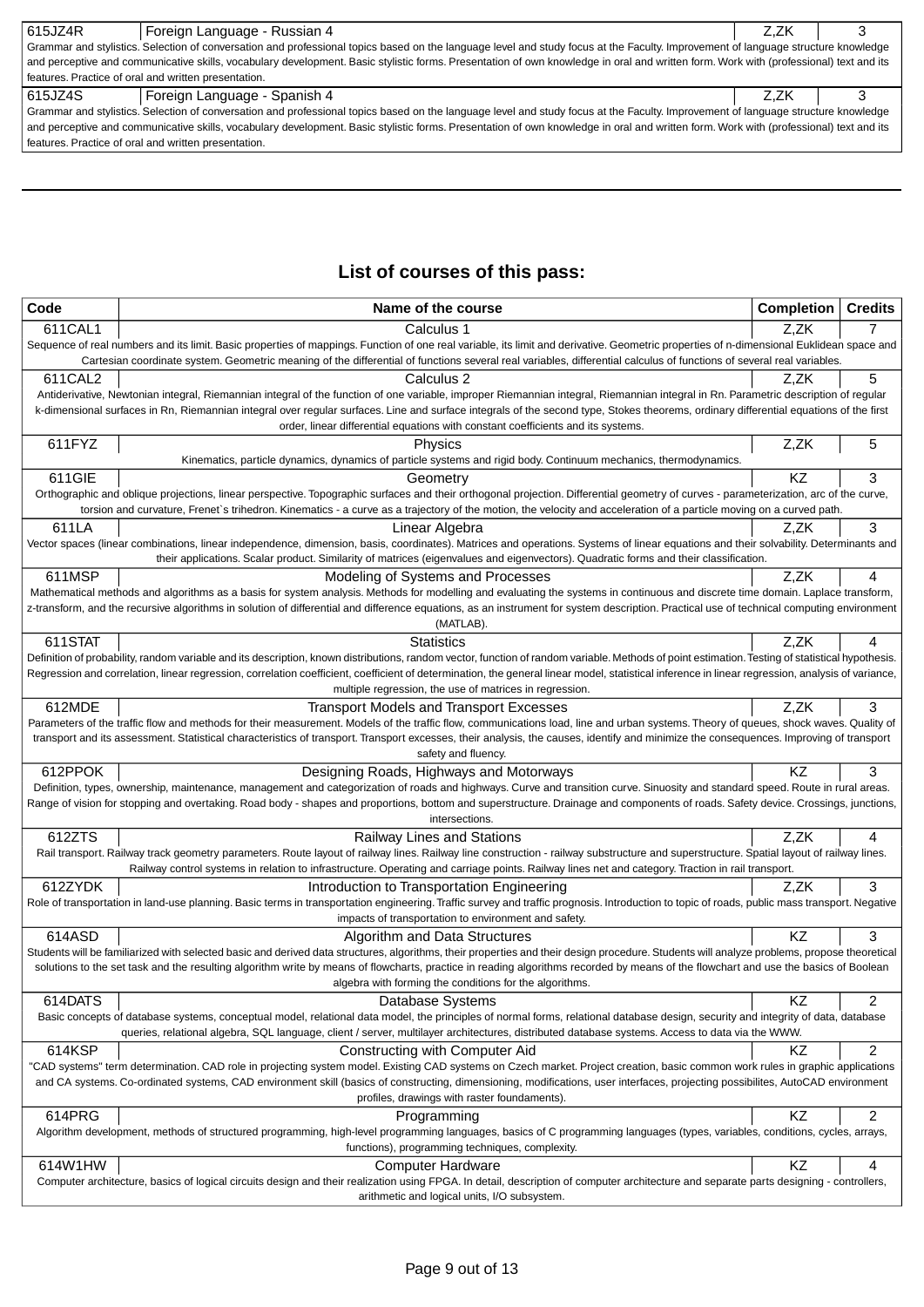| 614W1PJ | C Programming Language                                                                                                                                                                                                                                                                                                                                                     | KZ   | 4 |
|---------|----------------------------------------------------------------------------------------------------------------------------------------------------------------------------------------------------------------------------------------------------------------------------------------------------------------------------------------------------------------------------|------|---|
|         | C programming language. Preprocessor, basics of the C language (data types, syntax, commands), functions, pointes, dynamical memory allocation, string, files, structures and unions.                                                                                                                                                                                      |      |   |
|         | Implementations of abstract data types (FIFO, LIFO, list), programming techniques (sorting, searching, recursion), using bitwise oprerators.                                                                                                                                                                                                                               |      |   |
| 614W1PZ | Advanced Data Processing in Spreadsheets                                                                                                                                                                                                                                                                                                                                   | KZ   | 4 |
|         | Students will be familiar with principles of working in a spreadsheet. Graphic layout of the table appearance, formatting of numbers, insertion of formulas and functions, including                                                                                                                                                                                       |      |   |
|         | addressing, error detection. Working with large spreadsheets, filters, advanced filters, database functions. Pivot tables and charts, conditional formatting, solution finding, solver, macros,                                                                                                                                                                            |      |   |
|         | data analysis. Examples and questions from various companies and training.                                                                                                                                                                                                                                                                                                 |      |   |
| 614W1UP | Editing of Theses in MS Word                                                                                                                                                                                                                                                                                                                                               | ΚZ   | 4 |
|         | Students will be introduced to the principles of creating and editing large documents and basic typographic rules. They will properly apply styles, create tables of contents, lists of                                                                                                                                                                                    |      |   |
|         | figures, tables, graphs, etc. Footnotes, captions, index. They practice corrections of finished documents. The goal is to prepare students for seamless editing dissertations and theses,                                                                                                                                                                                  |      |   |
|         | so that they are able to concentrate mainly on writing a thesis.                                                                                                                                                                                                                                                                                                           |      |   |
| 615DPLG | <b>Transportation Psychology</b>                                                                                                                                                                                                                                                                                                                                           | Ζ    | 2 |
|         | Subject of psychology and its basic concepts. Information intake, decision-making and behaviour. Performance. Engineering psychology and vehicle construction. Psychological aspects                                                                                                                                                                                       |      |   |
|         | of travel route and traffic conditions, accidents and traffic incidents. Selection and training of the staff. Work and leisure. Age as a factor in transport operation.                                                                                                                                                                                                    |      |   |
| 615JZ1A | Foreign Language - English 1                                                                                                                                                                                                                                                                                                                                               |      | 3 |
|         | Grammatical structures and style. Selection of conversation topics relating to transportation sciences. Extending vocabulary, developing perceptive and communicative skills. Elementary                                                                                                                                                                                   |      |   |
|         | stylistics forms. Oral and written presentation of original research. Academic text principles and reading comprehension. Principles of rhetoric.                                                                                                                                                                                                                          |      |   |
| 615JZ2A | Foreign Language - English 2                                                                                                                                                                                                                                                                                                                                               | Z.ZK | 3 |
|         | Grammatical structures and style. Selection of conversation topics relating to transportation sciences. Extending vocabulary, developing perceptive and communicative skills. Elementary                                                                                                                                                                                   |      |   |
|         | stylistics forms. Oral and written presentation of original research. Academic text principles and reading comprehension. Principles of rhetoric.                                                                                                                                                                                                                          |      |   |
| 615JZ3F | Foreign Language - French 3                                                                                                                                                                                                                                                                                                                                                | Z    | 3 |
|         | Grammar and stylistics. Selection of conversation and professional topics based on the language level and study focus at the Faculty. Improvement of language structure knowledge                                                                                                                                                                                          |      |   |
|         | and perceptive and communicative skills, vocabulary development. Basic stylistic forms. Presentation of own knowledge in oral and written form. Work with (professional) text and its                                                                                                                                                                                      |      |   |
|         | features. Practice of oral and written presentation.                                                                                                                                                                                                                                                                                                                       |      |   |
| 615JZ3I | Foreign Language - Italian 3                                                                                                                                                                                                                                                                                                                                               | Ζ    | 3 |
|         | Grammar and stylistics. Selection of conversation and professional topics based on the language level and study focus at the Faculty. Improvement of language structure knowledge                                                                                                                                                                                          |      |   |
|         | and perceptive and communicative skills, vocabulary development. Basic stylistic forms. Presentation of own knowledge in oral and written form. Work with (professional) text and its<br>features. Practice of oral and written presentation.                                                                                                                              |      |   |
| 615JZ3N |                                                                                                                                                                                                                                                                                                                                                                            | Ζ    | 3 |
|         | Foreign Language - German 3<br>Grammar and stylistics. Selection of conversation and professional topics based on the language level and study focus at the Faculty. Improvement of language structure knowledge                                                                                                                                                           |      |   |
|         | and perceptive and communicative skills, vocabulary development. Basic stylistic forms. Presentation of own knowledge in oral and written form. Work with (professional) text and its                                                                                                                                                                                      |      |   |
|         | features. Practice of oral and written presentation.                                                                                                                                                                                                                                                                                                                       |      |   |
| 615JZ3R | Foreign Language - Russian 3                                                                                                                                                                                                                                                                                                                                               | Ζ    | 3 |
|         | Grammar and stylistics. Selection of conversation and professional topics based on the language level and study focus at the Faculty. Improvement of language structure knowledge                                                                                                                                                                                          |      |   |
|         | and perceptive and communicative skills, vocabulary development. Basic stylistic forms. Presentation of own knowledge in oral and written form. Work with (professional) text and its                                                                                                                                                                                      |      |   |
|         | features. Practice of oral and written presentation.                                                                                                                                                                                                                                                                                                                       |      |   |
| 615JZ3S | Foreign Language - Spanish 3                                                                                                                                                                                                                                                                                                                                               | Ζ    | 3 |
|         | Grammar and stylistics. Selection of conversation and professional topics based on the language level and study focus at the Faculty. Improvement of language structure knowledge                                                                                                                                                                                          |      |   |
|         | and perceptive and communicative skills, vocabulary development. Basic stylistic forms. Presentation of own knowledge in oral and written form. Work with (professional) text and its                                                                                                                                                                                      |      |   |
|         | features. Practice of oral and written presentation.                                                                                                                                                                                                                                                                                                                       |      |   |
| 615JZ4F | Foreign Language - French 4                                                                                                                                                                                                                                                                                                                                                | Z.ZK | 3 |
|         | Grammar and stylistics. Selection of conversation and professional topics based on the language level and study focus at the Faculty. Improvement of language structure knowledge                                                                                                                                                                                          |      |   |
|         | and perceptive and communicative skills, vocabulary development. Basic stylistic forms. Presentation of own knowledge in oral and written form. Work with (professional) text and its                                                                                                                                                                                      |      |   |
|         | features. Practice of oral and written presentation.                                                                                                                                                                                                                                                                                                                       |      |   |
| 615JZ4I | Foreign Language - Italian 4                                                                                                                                                                                                                                                                                                                                               | Z,ZK | 3 |
|         | Grammar and stylistics. Selection of conversation and professional topics based on the language level and study focus at the Faculty. Improvement of language structure knowledge                                                                                                                                                                                          |      |   |
|         | and perceptive and communicative skills, vocabulary development. Basic stylistic forms. Presentation of own knowledge in oral and written form. Work with (professional) text and its                                                                                                                                                                                      |      |   |
|         | features. Practice of oral and written presentation.                                                                                                                                                                                                                                                                                                                       |      |   |
| 615JZ4N | Foreign Language - German 4                                                                                                                                                                                                                                                                                                                                                | Z,ZK | 3 |
|         | Grammar and stylistics. Selection of conversation and professional topics based on the language level and study focus at the Faculty. Improvement of language structure knowledge<br>and perceptive and communicative skills, vocabulary development. Basic stylistic forms. Presentation of own knowledge in oral and written form. Work with (professional) text and its |      |   |
|         | features. Practice of oral and written presentation.                                                                                                                                                                                                                                                                                                                       |      |   |
| 615JZ4R |                                                                                                                                                                                                                                                                                                                                                                            | Z,ZK | 3 |
|         | Foreign Language - Russian 4<br>Grammar and stylistics. Selection of conversation and professional topics based on the language level and study focus at the Faculty. Improvement of language structure knowledge                                                                                                                                                          |      |   |
|         | and perceptive and communicative skills, vocabulary development. Basic stylistic forms. Presentation of own knowledge in oral and written form. Work with (professional) text and its                                                                                                                                                                                      |      |   |
|         | features. Practice of oral and written presentation.                                                                                                                                                                                                                                                                                                                       |      |   |
| 615JZ4S | Foreign Language - Spanish 4                                                                                                                                                                                                                                                                                                                                               | Z,ZK | 3 |
|         | Grammar and stylistics. Selection of conversation and professional topics based on the language level and study focus at the Faculty. Improvement of language structure knowledge                                                                                                                                                                                          |      |   |
|         | and perceptive and communicative skills, vocabulary development. Basic stylistic forms. Presentation of own knowledge in oral and written form. Work with (professional) text and its                                                                                                                                                                                      |      |   |
|         | features. Practice of oral and written presentation.                                                                                                                                                                                                                                                                                                                       |      |   |
| 615W1BO | Work Safety and Health Protection in Transportation                                                                                                                                                                                                                                                                                                                        | KZ   | 4 |
|         | Fundamental legislative, definition of terms, risks and possible health damage, working conditions and health protection with focus on transportation. Health protection programmes,                                                                                                                                                                                       |      |   |
|         | health insurance of home and foreign business trips, statistics, working practice.                                                                                                                                                                                                                                                                                         |      |   |
| 615W1DZ | <b>History of Railway</b>                                                                                                                                                                                                                                                                                                                                                  | KZ   | 4 |
|         | Horse-drawn railways, steam railways, railway network development in the 2nd half of 19th century, regional railways epoch, railways of the "First Republic", electric traction, World                                                                                                                                                                                     |      |   |
|         | War II railways, railway development in the 2nd half of 20th century, high-speed railway origins, railway lines closing, development of long-distance train connections, railway lines                                                                                                                                                                                     |      |   |
|         | construction, railway accidents, railway junctions. Study trips and projections.                                                                                                                                                                                                                                                                                           |      |   |
| 615W1HE | Work Hygiene and Ergonomics in Traffic                                                                                                                                                                                                                                                                                                                                     | KZ   | 4 |
|         | Basic knowledge of occupational hygiene and ergonomics, and their application in transport. Working environment factors, and the influence of these factors on health of workers.                                                                                                                                                                                          |      |   |
|         | Creation and protection of working conditions that do not damage public health. Mutual links man-machine-environment. Adaptation of technology to possibilities and skills of man.                                                                                                                                                                                         |      |   |
|         | Practical examples from the field of transportation; relevant legislative.                                                                                                                                                                                                                                                                                                 |      |   |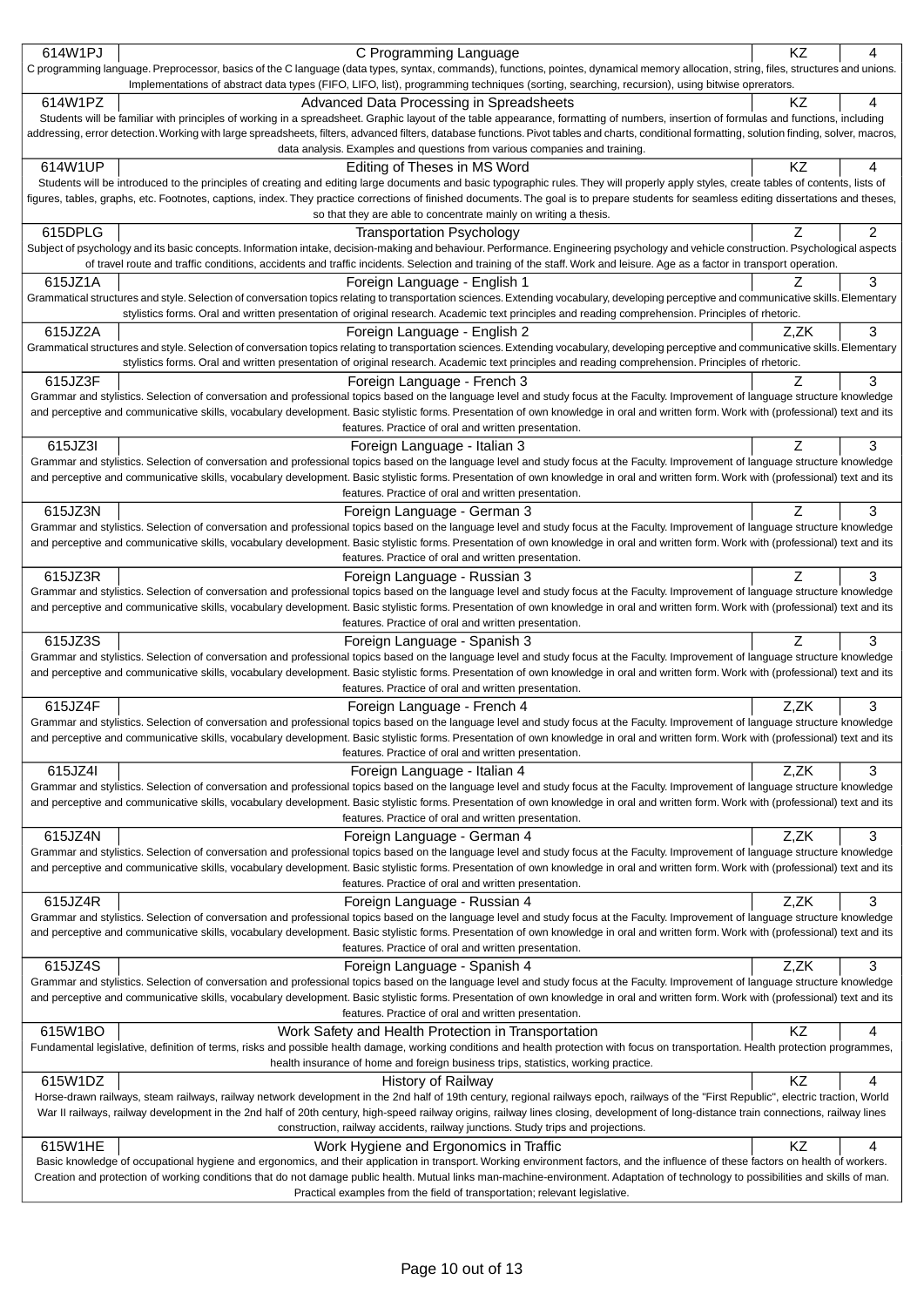| 616UDOP                                                                                                                                                                                     | Introduction into Vehicles<br>Vehicles and transportation systems. Functionality and setup. Movement and drive principles. Engines and their characteristics. Rail, road, air and water transport. Alternative means                                                                                                                                                                     | z    | 2              |  |  |  |  |
|---------------------------------------------------------------------------------------------------------------------------------------------------------------------------------------------|------------------------------------------------------------------------------------------------------------------------------------------------------------------------------------------------------------------------------------------------------------------------------------------------------------------------------------------------------------------------------------------|------|----------------|--|--|--|--|
| of transport. Lifting equipment and conveyors. Legislation.                                                                                                                                 |                                                                                                                                                                                                                                                                                                                                                                                          |      |                |  |  |  |  |
| 616W1PV                                                                                                                                                                                     | Operation, Construction and Maintenance of Vehicles<br>Methods of vehicle production. Vehicle maintenance. Vehicle diagnostics. Maintenence and repair plans. Engine maintenance and emission measurement. Transmission mechanism.<br>General principles of engine diagnostics.                                                                                                          | KZ   | 4              |  |  |  |  |
| 617TEDK                                                                                                                                                                                     | <b>Transport Technology and Logistics</b>                                                                                                                                                                                                                                                                                                                                                | KZ   | 4              |  |  |  |  |
|                                                                                                                                                                                             | Basic terms in transport technology and logistics, particular steps of transport planning, line planning, timetabling, planning in pasanger and freight transport, organisation of traffic in<br>each transport modus, technologic factors of the side of operator and client, organisation of city transport, logistic technologies and their aplication using various transport modus. |      |                |  |  |  |  |
| 617TGA                                                                                                                                                                                      | Graph Theory and its Applications in Transport<br>Basic terms of graph theory, paths in graphs, flows in networks, location problems, design problems on graphs, optimum routing, use of graphs in other scientific disciplines.                                                                                                                                                         | Z.ZK | 4              |  |  |  |  |
| 617W1LL                                                                                                                                                                                     | Logistics of Passenger and Freight Air Transportation                                                                                                                                                                                                                                                                                                                                    | ΚZ   | 4              |  |  |  |  |
|                                                                                                                                                                                             | Logistics airline passenger and cargo. Aircraft and airport terminals for passenger and cargo transport. Airlines in terms of logistics systems. Aerial transport process passengers and<br>air cargo. Information systems in air transport. Global distribution systems.                                                                                                                |      |                |  |  |  |  |
| 617W1MD                                                                                                                                                                                     | Marketing in Transportation                                                                                                                                                                                                                                                                                                                                                              | KZ   | 4              |  |  |  |  |
|                                                                                                                                                                                             | General principles of marketing applied to transport issues, marketing tools suitable for transport as a service, specifics of public passenger transport and the resulting differences in<br>the application of marketing.                                                                                                                                                              |      |                |  |  |  |  |
| 617W1OF                                                                                                                                                                                     | <b>Personal Finance</b>                                                                                                                                                                                                                                                                                                                                                                  | ΚZ   | 4              |  |  |  |  |
|                                                                                                                                                                                             | Personal finance (budget, financing of basic living needs), debt (loans and credits, payment instruments, interest and fees, debt trap), financing of housing (rent, mortgage, savings,                                                                                                                                                                                                  |      |                |  |  |  |  |
|                                                                                                                                                                                             | consumer loans, refinancing), savings and investments (investment horizon, return, risk, investment strategy), insurance (insurance types, suitability and adequacy), securing the future<br>(retirement savings and insurance).                                                                                                                                                         |      |                |  |  |  |  |
| 617W1PM                                                                                                                                                                                     | Personnel Management                                                                                                                                                                                                                                                                                                                                                                     | KZ   | 4              |  |  |  |  |
|                                                                                                                                                                                             | Human sources, work group, man as personality, planning, choice, evaluation and education of human sources, work adaptation, teamwork, intercultural communication.                                                                                                                                                                                                                      |      |                |  |  |  |  |
| 617W1SL                                                                                                                                                                                     | Sociology of Human Resources                                                                                                                                                                                                                                                                                                                                                             | KZ   | 4              |  |  |  |  |
|                                                                                                                                                                                             | Human resources and their importance, work group as a special kind of social group, communication, personal management, modern management, human resources planning, culture<br>of the organization.                                                                                                                                                                                     |      |                |  |  |  |  |
| 617W1ST                                                                                                                                                                                     | <b>Titan Simulation</b>                                                                                                                                                                                                                                                                                                                                                                  | ΚZ   | 4              |  |  |  |  |
|                                                                                                                                                                                             | Titan is a management game simulating the business decisions. Lets 2-8 student groups to produce and compete in the market with the same product. Students set a price and                                                                                                                                                                                                               |      |                |  |  |  |  |
|                                                                                                                                                                                             | determine the quantity and capacity of production, plan budgets for marketing, research and development. They become familiar with the consequences of their decisions by the form<br>of financial corporate reports and they use this information for other business decisions.                                                                                                         |      |                |  |  |  |  |
| 618MTY                                                                                                                                                                                      | Materials Science and Engineering                                                                                                                                                                                                                                                                                                                                                        | Z,ZK | 3              |  |  |  |  |
|                                                                                                                                                                                             | Basic course of materials science and engineering explains mechanical properties of structural materials based on their bonding forces and microstructure. However the main attention                                                                                                                                                                                                    |      |                |  |  |  |  |
|                                                                                                                                                                                             | is paid to metals as the most important engineering materials, also other major classes of materials are presented, namely ceramics, polymers and composites. Attention is also paid                                                                                                                                                                                                     |      |                |  |  |  |  |
|                                                                                                                                                                                             | to degradation processes in materials, to defectoscopy and to main mechanical tests.                                                                                                                                                                                                                                                                                                     |      |                |  |  |  |  |
| 618PZP                                                                                                                                                                                      | <b>Elasticity and Strength</b>                                                                                                                                                                                                                                                                                                                                                           | Z.ZK | 3              |  |  |  |  |
|                                                                                                                                                                                             | Tension and compression. Bending of beam. Shear stress during bending of beam. Design and analysis of cross section of beam. Design of riveted, bolted and welded joint of structure.                                                                                                                                                                                                    |      |                |  |  |  |  |
|                                                                                                                                                                                             | Analysis of deflection curve of beam. Torsion of circle cross section. Combined loading. Stability of compressed bar and buckling. Beam on elastic foundation. Strength analysis.<br><b>Structural Analysis</b>                                                                                                                                                                          |      |                |  |  |  |  |
| 618SAT                                                                                                                                                                                      | General system of forces in plane and space. Calculation of reactions of bodies and structures. Assessment of internal forces on statically determinate beams and simple girders.                                                                                                                                                                                                        | Z.ZK | 4              |  |  |  |  |
|                                                                                                                                                                                             | Principle of virtual work. Kinematic method for calculation of reactions of statically determinate systems. Determination of axial forces in truss constructions. Cross-sectional characteristics                                                                                                                                                                                        |      |                |  |  |  |  |
|                                                                                                                                                                                             | of planar shapes. Fiber polygons and chains.                                                                                                                                                                                                                                                                                                                                             |      |                |  |  |  |  |
| 618TED                                                                                                                                                                                      | <b>Technical Documentation</b>                                                                                                                                                                                                                                                                                                                                                           | KZ   | $\overline{c}$ |  |  |  |  |
|                                                                                                                                                                                             | Technical standards, international standardization, technical drawings, representation of technical objects, technical diagrams and charts, dimensional and geometrical accuracy,                                                                                                                                                                                                        |      |                |  |  |  |  |
|                                                                                                                                                                                             | arrangement of drawing sheets.                                                                                                                                                                                                                                                                                                                                                           |      |                |  |  |  |  |
| 620SYSA                                                                                                                                                                                     | <b>Systems Analysis</b><br>Introduction to system sciences, system viewpoint, terminology, typical system analysis tasks, system identification, system interface and interface tasks, processes, system behaviour                                                                                                                                                                       | Z,ZK | 5              |  |  |  |  |
|                                                                                                                                                                                             | and its analysis, strong functions and processes, genetic code, system identity, system architecture. Tools for system analysis - Petri nets, decision tables, algorithms for structural                                                                                                                                                                                                 |      |                |  |  |  |  |
|                                                                                                                                                                                             | tasks. Soft and hard systems, methods for soft system analysis.                                                                                                                                                                                                                                                                                                                          |      |                |  |  |  |  |
| 620UITS                                                                                                                                                                                     | Introduction to Intelligent Transport Systems                                                                                                                                                                                                                                                                                                                                            | Z,ZK | 7              |  |  |  |  |
|                                                                                                                                                                                             | Terminology and legislative framework telematics systems and their architecture. Telematics systems in practice and their operation. Fundamentals of information and telecommunication                                                                                                                                                                                                   |      |                |  |  |  |  |
| systems for ITS. Principles and technical support measurement of traffic data, localization and navigation. Practical work with traffic data. Real examples of possible applications of the |                                                                                                                                                                                                                                                                                                                                                                                          |      |                |  |  |  |  |
|                                                                                                                                                                                             | principles of ITS.                                                                                                                                                                                                                                                                                                                                                                       |      |                |  |  |  |  |
| 621ELED                                                                                                                                                                                     | Air Transport Economy<br>Economic benefits of air transport. Costs of airline. Revenue management. Fuel management. Currencies development. Demand and supply. Rates in air transport. Aircraft selection.                                                                                                                                                                               | Z,ZK | 4              |  |  |  |  |
|                                                                                                                                                                                             | Fleet asignment. Aging of aircraft. Airlines bankrupcty. Crew planning. Marketing in Air Transport. Cargo tariff and rates. Air network configuration.                                                                                                                                                                                                                                   |      |                |  |  |  |  |
| 621LAG1                                                                                                                                                                                     | English for Aviation 1                                                                                                                                                                                                                                                                                                                                                                   | ΚZ   | 3              |  |  |  |  |
|                                                                                                                                                                                             | Familiarity with the terminology used in civil aviation in the general context and emphasizing the ability to receive information only in English.                                                                                                                                                                                                                                       |      |                |  |  |  |  |
| 621LAG2                                                                                                                                                                                     | English in Aviation 2                                                                                                                                                                                                                                                                                                                                                                    | KZ   | 3              |  |  |  |  |
|                                                                                                                                                                                             | Terminology in the sphere of aircraft construction, principles of flight, aircraft engines, instruments and systems.                                                                                                                                                                                                                                                                     |      |                |  |  |  |  |
| 621LCM                                                                                                                                                                                      | <b>Aircraft Engines</b>                                                                                                                                                                                                                                                                                                                                                                  | Z,ZK | 3              |  |  |  |  |
|                                                                                                                                                                                             | Aircraft piston engine, theoretical background, operational characteristics and construction schemes. Propellers, operational characterictics. Turbine engine, theoretical background,                                                                                                                                                                                                   |      |                |  |  |  |  |
| 621LGP                                                                                                                                                                                      | thermal cycles, construction schemes, operational characteristics. Turbojet and turbofan engines, basic construction modules, and their operational characteristics. Engine control.<br>Legislation and Operational Regulations                                                                                                                                                          | Z,ZK | 5              |  |  |  |  |
|                                                                                                                                                                                             | Introduction into aviation regulations. The scope of international and national organizations in civil aviation. Analysis and interpretation of the ICAO Annexes 1-19, ICAO Docs. 4444,                                                                                                                                                                                                  |      |                |  |  |  |  |
|                                                                                                                                                                                             | 7030, 8168. Introduction to the European Parliament and Council Regulation (EC), Commission Regulation (EU) and the Decisions of the Executive Director of EASA.                                                                                                                                                                                                                         |      |                |  |  |  |  |
| 621LIVO                                                                                                                                                                                     | Human Performance and Limitations                                                                                                                                                                                                                                                                                                                                                        | Z.ZK | 5              |  |  |  |  |
|                                                                                                                                                                                             | Human performace & limitations, aptibility & competence, accident statistics, flight safety, basics of flight physiology, man & environment, breathing & circulation,                                                                                                                                                                                                                    |      |                |  |  |  |  |
| sensory system, health & hygiene, health preservation, intoxication, incapacitation, basics of flight psychology, human information processing, memory & learning, theory                   |                                                                                                                                                                                                                                                                                                                                                                                          |      |                |  |  |  |  |
|                                                                                                                                                                                             | & model of human error, body rhythms & sleep, stress, fatigue, working methods.                                                                                                                                                                                                                                                                                                          |      |                |  |  |  |  |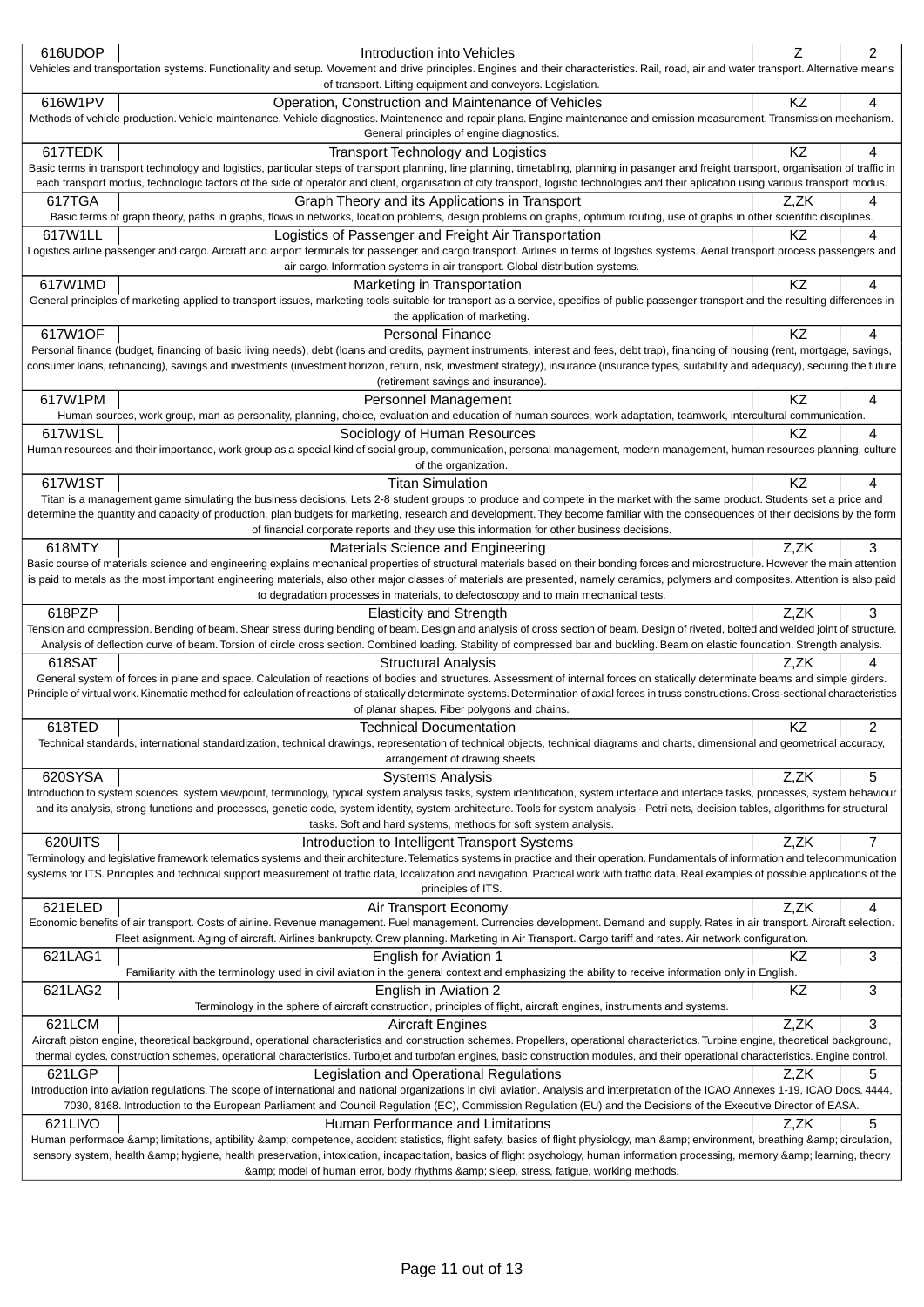| 621LL1                                                                                                                                                                                                                                                                                                                                                                                        | Aircraft 1                                                                                                                                                                                                                                                                                                                                                                              | ΚZ        | 3              |  |  |
|-----------------------------------------------------------------------------------------------------------------------------------------------------------------------------------------------------------------------------------------------------------------------------------------------------------------------------------------------------------------------------------------------|-----------------------------------------------------------------------------------------------------------------------------------------------------------------------------------------------------------------------------------------------------------------------------------------------------------------------------------------------------------------------------------------|-----------|----------------|--|--|
|                                                                                                                                                                                                                                                                                                                                                                                               | Aircraft structural and conceptual design types - definitions and basic knowledge of the problem. Development of requirements, aircraft definitions and categorisation. Aircraft loadings.<br>Systems of primary and secondary airframe structure. Airframe and propulsion unit. Lectures are devoted to aeroplane topics.                                                              |           |                |  |  |
| 621LTA2                                                                                                                                                                                                                                                                                                                                                                                       | Aircraft 2                                                                                                                                                                                                                                                                                                                                                                              | Z,ZK      | $\overline{c}$ |  |  |
|                                                                                                                                                                                                                                                                                                                                                                                               | Manufacturers responsibility, responsibilities of operator and professional supervising. Legislation in area of airworthiness. International and national standards. Static solidity of aircraft<br>structures. Aeroelasticity. Inherent and operational reliability of aircraft structure. Fatigue strength. Aircraft structure lifetime presumption.                                  |           |                |  |  |
| 621LTN                                                                                                                                                                                                                                                                                                                                                                                        | Air Navigation                                                                                                                                                                                                                                                                                                                                                                          | Z,ZK      | 2              |  |  |
|                                                                                                                                                                                                                                                                                                                                                                                               | Earth - its shape, parameters and properties. Aeronautical charts and their use. Measuring time. Dead reckoning. Radionavigation aids. Global navigation satellite systems. Air traffic<br>services routes and their design.                                                                                                                                                            |           |                |  |  |
| 621LTTE                                                                                                                                                                                                                                                                                                                                                                                       | Aerodromes                                                                                                                                                                                                                                                                                                                                                                              | Z,ZK      | 4              |  |  |
|                                                                                                                                                                                                                                                                                                                                                                                               | Aerodrome reference point and temperature, TORA, TODA, ASDA, LDA. Taxiway and apron. Clearway. Stopway. Obstacle limitation surfaces. Runway marking. Runway zone lights.<br>Environmental conditions. Public traffic.                                                                                                                                                                  |           |                |  |  |
| 621MRG                                                                                                                                                                                                                                                                                                                                                                                        | Meteorology<br>Structure of atmosphere. Vertical stratification. Pressures QNH, QFE, QFF, QME. Instability. Atmospherical fronts. Atmospherical rainfall, origin fission. Turbulence. Powers causing                                                                                                                                                                                    | KZ        | 3              |  |  |
|                                                                                                                                                                                                                                                                                                                                                                                               | wind. Cyclone and anticyclone. Gradient wind. Geostrofical and geocyklostrofical wind. Visibilities in air transport. Dangerous meteorological aspects. Meteorological maps. Climatology.<br>Circulation. Intertropical front. Meteorological informations.                                                                                                                             |           |                |  |  |
| 621OBP                                                                                                                                                                                                                                                                                                                                                                                        | Airline Business and Operations                                                                                                                                                                                                                                                                                                                                                         | Z,ZK      | 3              |  |  |
|                                                                                                                                                                                                                                                                                                                                                                                               | Airline business and operation abbreviations and terminology. Civil aviation structure in the Czech republic. Act No. 49/1997 Coll., on civil aviation. Air transport regulations ICAO, EU.                                                                                                                                                                                             |           |                |  |  |
|                                                                                                                                                                                                                                                                                                                                                                                               | IATA, ICAO, ECAC, JAA, EUROCONTROL. Air operators. Air transport distribution. Global distribution and reservation systems. Agreements among air operators. Air traffic manuals<br>and publications. Passenger and cargo air transport.                                                                                                                                                 |           |                |  |  |
| 621PAP                                                                                                                                                                                                                                                                                                                                                                                        | <b>Flight Planning and Performance</b>                                                                                                                                                                                                                                                                                                                                                  | Z,ZK      | 4              |  |  |
|                                                                                                                                                                                                                                                                                                                                                                                               | Mass and balance. Load of aircraft. Determination of centre of gravity - loadsheet, trimsheet. Aircraft weighing. Overloading of aircraft. Basic characteristic speeds. Runway characteristics.<br>Take off and landing performance. Drift down. ETOPS. MEL. Flight planning and monitoring. Routing. FL and speeds selection. Charts. ICAO ATC FPL. Aerodrom operation minimums.       |           |                |  |  |
|                                                                                                                                                                                                                                                                                                                                                                                               | Fuel plan. Operational flight plan.                                                                                                                                                                                                                                                                                                                                                     |           |                |  |  |
| 621PDLE                                                                                                                                                                                                                                                                                                                                                                                       | Airport Design and Operation                                                                                                                                                                                                                                                                                                                                                            | ΚZ        | 3              |  |  |
|                                                                                                                                                                                                                                                                                                                                                                                               | Methods for the new airports design. Existing airports development. A closer look at the development of the airports operational areas. Certification of the operating areas and procedures<br>by ICAO Airports Manual. Development planning and project preparation, regulatory basis.                                                                                                 |           |                |  |  |
| 621PJE                                                                                                                                                                                                                                                                                                                                                                                        | Aircraft Instruments                                                                                                                                                                                                                                                                                                                                                                    | KZ        | 2              |  |  |
|                                                                                                                                                                                                                                                                                                                                                                                               | Overview of aircraft instrumentation and its principles and construction, aircraft electrical systems, engine measuring and monitoring systems, air data computer, icing monitoring<br>systems, gyroscopic indicators, inertial and radio navigation means, communication means, data recorders, complex flight and navigation data processing systems.                                 |           |                |  |  |
| 621RILP                                                                                                                                                                                                                                                                                                                                                                                       | Air Traffic Control                                                                                                                                                                                                                                                                                                                                                                     |           | 2              |  |  |
|                                                                                                                                                                                                                                                                                                                                                                                               | Air traffic services and their distribution. Organization of air traffic, flow and capacity management. Airspace management. System support for aircraft flying through space. Flight plan,<br>the form, content. Separation of aircraft. Reports of air traffic services, the form, content. Harmonization and integration of ATC. CFMU and its subsystems. Flexible use of airspace - |           |                |  |  |
|                                                                                                                                                                                                                                                                                                                                                                                               | FUA. RVSM, RNP. New trends in the area of ATC.                                                                                                                                                                                                                                                                                                                                          |           |                |  |  |
| 621ULCT                                                                                                                                                                                                                                                                                                                                                                                       | Aircraft Maintenance<br>Aircraft operations and technical operations. Maintenance and work processes. Defects search methods, status check diagnostic tools. Selection and qualification of aviation personnel.                                                                                                                                                                         | Z         | $\overline{2}$ |  |  |
|                                                                                                                                                                                                                                                                                                                                                                                               | Basic documentation for maintenance. Optimization of time maintenance intervals. Regulation no. 1321/2014 Part 145. Human factors of aircraft maintenance. Regulation of director                                                                                                                                                                                                       |           |                |  |  |
| 621W1BC                                                                                                                                                                                                                                                                                                                                                                                       | EASA for aircraft maintenance. Seminars will be focused on practical application.<br>Aviation safety and security                                                                                                                                                                                                                                                                       | KZ        | 4              |  |  |
|                                                                                                                                                                                                                                                                                                                                                                                               | History of safety and security development in aviation. Modern tools for safety and security management. Research and development of safe and secure systems.                                                                                                                                                                                                                           |           |                |  |  |
| 621W1FN                                                                                                                                                                                                                                                                                                                                                                                       | Factors Affecting the Rate of Accidents in Aviation                                                                                                                                                                                                                                                                                                                                     | <b>KZ</b> | 4              |  |  |
| Introduction. The scope of international and national organizations in civil aviation. The scope of the investigation organisations within the state and international committees. Analysis<br>and interpretation of ICAO Annexes 13 and 19. Analysis and interpretation of the Regulation (EC), Regulation (EU). Human factor. Utilization of information from the investigation<br>reports. |                                                                                                                                                                                                                                                                                                                                                                                         |           |                |  |  |
| 621W1LA                                                                                                                                                                                                                                                                                                                                                                                       | Aerobatics                                                                                                                                                                                                                                                                                                                                                                              | KZ        | 4              |  |  |
|                                                                                                                                                                                                                                                                                                                                                                                               | Methodology of flying aerobatic figures. Aerodynamics and flight mechanics of aerobatic figures. Aerobatic training syllabi and aerobatic competitions. Creating an aerobatic sequence.                                                                                                                                                                                                 |           |                |  |  |
|                                                                                                                                                                                                                                                                                                                                                                                               | Safety in aerobatics, accidents related to aerobatics. Physiological aspects of flying aerobatics. Aircraft structure loads and construction fatigue strength of aerobatic aircraft. Upset<br>recovery training (UPRT) for commercial pilots and related accidents.                                                                                                                     |           |                |  |  |
| 621W1LR                                                                                                                                                                                                                                                                                                                                                                                       | Radio Technology in Aviation                                                                                                                                                                                                                                                                                                                                                            | KZ        | 4              |  |  |
|                                                                                                                                                                                                                                                                                                                                                                                               | Electric signals and the wave spectrum. Analog and digital modulations. Noises. Filters. Resonance circuits. Electromagnetic field. Electromagnetic wave propagation. Wave ranges<br>in aviation, radiation and reception of electromagnetic field. Antennas in aviation, receivers and transmitters.                                                                                   |           |                |  |  |
| 621W1MZ                                                                                                                                                                                                                                                                                                                                                                                       | <b>Managerial Ethics</b>                                                                                                                                                                                                                                                                                                                                                                | KZ        | 4              |  |  |
|                                                                                                                                                                                                                                                                                                                                                                                               | The basic terminology of managerial ethics. Basics of etiquette and rules of social contact. Social events. Etiquette of working contacts. The art of presentation and negotiation. Personal<br>image. Diplomatic protocol. Managerial ethics. Business ethics.                                                                                                                         |           |                |  |  |
| 621W1RZ                                                                                                                                                                                                                                                                                                                                                                                       | Human Resources Management                                                                                                                                                                                                                                                                                                                                                              | <b>KZ</b> | 4              |  |  |
|                                                                                                                                                                                                                                                                                                                                                                                               | The position of human resources in the organization and related disciplines file. Substance, importance and challenges of human resources management. Internal and external<br>environment of human resource management. Human resource planning. Search, recruitment and selection of employees. Motivation, evaluation and remuneration of staff. Positioning,                        |           |                |  |  |
|                                                                                                                                                                                                                                                                                                                                                                                               | dismissal and redundancies of employees. Education of employees. Planning career management.                                                                                                                                                                                                                                                                                            |           |                |  |  |
| 621W1TH                                                                                                                                                                                                                                                                                                                                                                                       | Aircraft Technical Handling                                                                                                                                                                                                                                                                                                                                                             | KZ        | 4              |  |  |
|                                                                                                                                                                                                                                                                                                                                                                                               | Aircraft towing and pushing tractors. GPU. Air conditioning and heating units. Aircraft fuel equipment. De-acing and anti-icing units. Loading and unloading units. Equipment for<br>passangers onboarding and offboarding. Operational processes of aircraft technical handling and regulations. Modernization and technical progress.                                                 |           |                |  |  |
| 621W1UT                                                                                                                                                                                                                                                                                                                                                                                       | Airports Maintenance                                                                                                                                                                                                                                                                                                                                                                    | ΚZ        | 4              |  |  |
|                                                                                                                                                                                                                                                                                                                                                                                               | Summer airport maintenance. Summer maintenance equipment. Winter airport maintenance. Winter maintenance equipment. De-icing / anti-icing of aircraft. De-icing / anti-icing liquid.                                                                                                                                                                                                    |           |                |  |  |
| 621ZALD                                                                                                                                                                                                                                                                                                                                                                                       | Operating procedures, limitations, practices.<br><b>Basics of Air Transport</b>                                                                                                                                                                                                                                                                                                         | KZ        | $\overline{2}$ |  |  |
|                                                                                                                                                                                                                                                                                                                                                                                               | History, definitions, terminology, basic rules. VFR/IFR. Basics of aerodynamics. Propulsion of aircraft. Aircraft design. Basics of navigation, radio navigation. Weight, balance, performance.                                                                                                                                                                                         |           |                |  |  |
| Flight planning, optimization of speed and heights, minimum fuel. Limitations of operation, maintenance, service life of aircraft. Traffic management, ground handling, security. Air crew.<br>Airlines and economics. Space technologies.                                                                                                                                                    |                                                                                                                                                                                                                                                                                                                                                                                         |           |                |  |  |
| 621ZT                                                                                                                                                                                                                                                                                                                                                                                         | <b>ATM Systems</b>                                                                                                                                                                                                                                                                                                                                                                      | ZK        | 2              |  |  |
|                                                                                                                                                                                                                                                                                                                                                                                               | The course introduces classical and modern facilities, systems and technologies designated for ATS. Student obtains knowledge of technical principles and solutions as far as                                                                                                                                                                                                           |           |                |  |  |
|                                                                                                                                                                                                                                                                                                                                                                                               | communication, navigation and surveillance aviation systems are concerned.                                                                                                                                                                                                                                                                                                              |           |                |  |  |